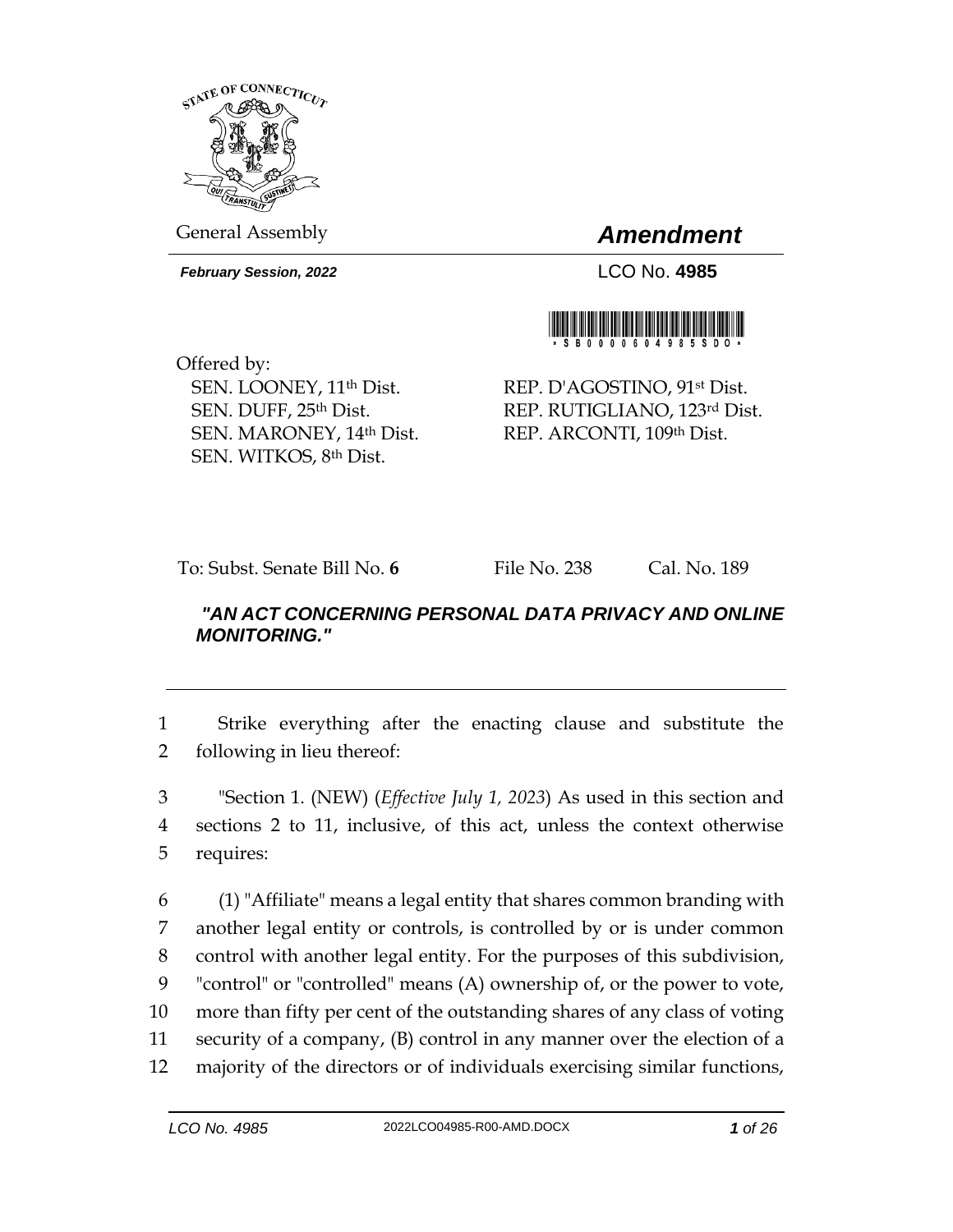or (C) the power to exercise controlling influence over the management of a company.

 (2) "Authenticate" means to use reasonable means to determine that a request to exercise any of the rights afforded under subdivisions (1) to (4), inclusive, of subsection (a) of section 4 of this act is being made by, or on behalf of, the consumer who is entitled to exercise such consumer rights with respect to the personal data at issue.

 (3) "Biometric data" means data generated by automatic measurements of an individual's biological characteristics, such as a fingerprint, a voiceprint, eye retinas, irises or other unique biological patterns or characteristics that are used to identify a specific individual. "Biometric data" does not include (A) a digital or physical photograph, (B) an audio or video recording, or (C) any data generated from a digital or physical photograph, or an audio or video recording, unless such data is generated to identify a specific individual.

(4) "Business associate" has the same meaning as provided in HIPAA.

(5) "Child" has the same meaning as provided in COPPA.

 (6) "Consent" means a clear affirmative act signifying a consumer's freely given, specific, informed and unambiguous agreement to allow the processing of personal data relating to the consumer. "Consent" may include a written statement, including by electronic means, or any other unambiguous affirmative action. "Consent" does not include (A) acceptance of a general or broad terms of use or similar document that contains descriptions of personal data processing along with other, unrelated information, (B) hovering over, muting, pausing or closing a given piece of content, or (C) agreement obtained through the use of dark patterns.

 (7) "Consumer" means an individual who is a resident of this state. "Consumer" does not include an individual acting in a commercial or employment context or as an employee, owner, director, officer or contractor of a company, partnership, sole proprietorship, nonprofit or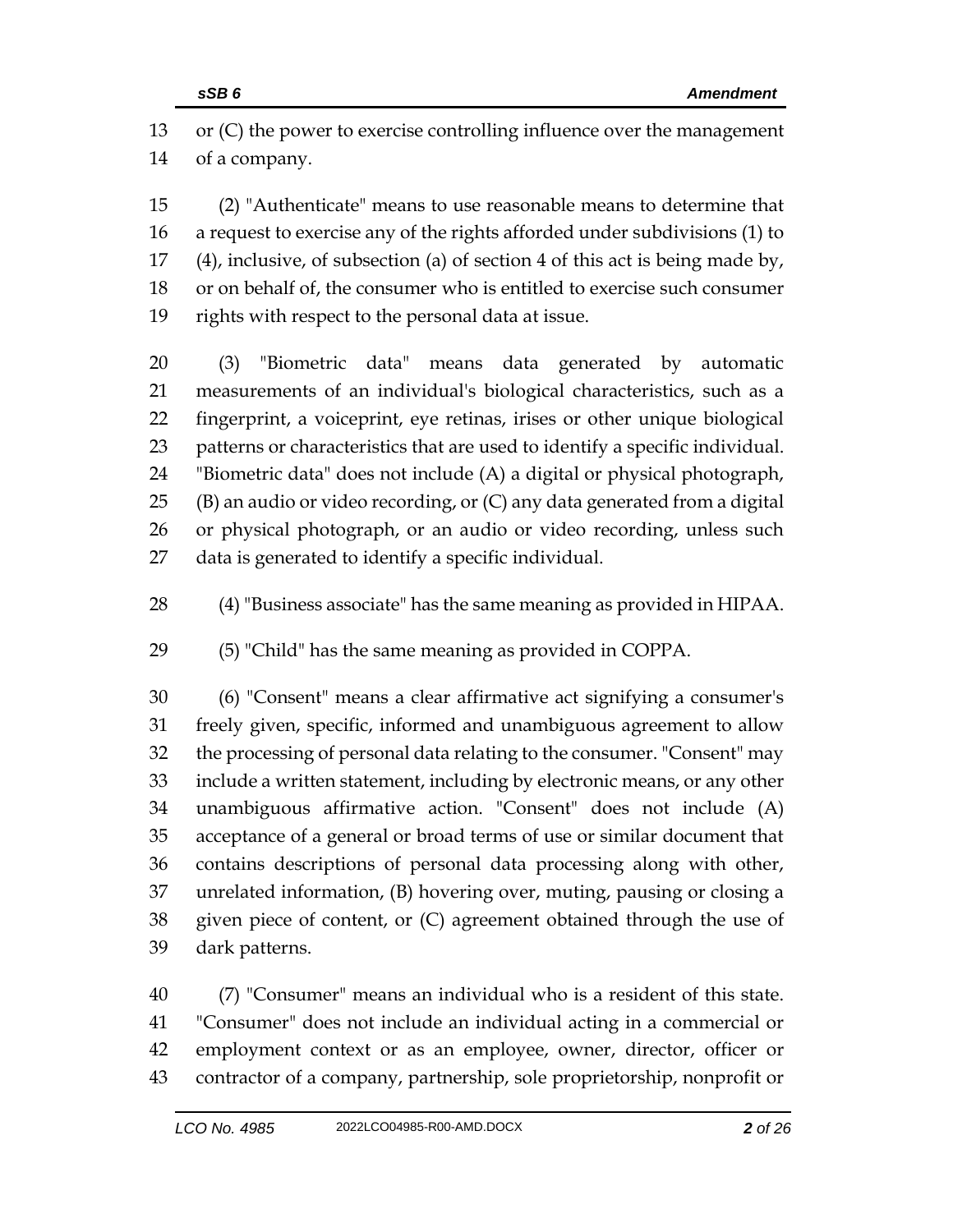government agency whose communications or transactions with the controller occur solely within the context of that individual's role with the company, partnership, sole proprietorship, nonprofit or government agency.

 (8) "Controller" means an individual who, or legal entity that, alone or jointly with others determines the purpose and means of processing personal data.

 (9) "COPPA" means the Children's Online Privacy Protection Act of 1998, 15 USC 6501 et seq., and the regulations, rules, guidance and exemptions adopted pursuant to said act, as said act and such regulations, rules, guidance and exemptions may be amended from time to time.

(10) "Covered entity" has the same meaning as provided in HIPAA.

 (11) "Dark pattern" (A) means a user interface designed or manipulated with the substantial effect of subverting or impairing user autonomy, decision-making or choice, and (B) includes, but is not limited to, any practice the Federal Trade Commission refers to as a "dark pattern".

 (12) "Decisions that produce legal or similarly significant effects concerning the consumer" means decisions made by the controller that result in the provision or denial by the controller of financial or lending services, housing, insurance, education enrollment or opportunity, criminal justice, employment opportunities, health care services or access to essential goods or services.

 (13) "De-identified data" means data that cannot reasonably be used to infer information about, or otherwise be linked to, an identified or identifiable individual, or a device linked to such individual, if the controller that possesses such data (A) takes reasonable measures to ensure that such data cannot be associated with an individual, (B) publicly commits to process such data only in a de-identified fashion and not attempt to re-identify such data, and (C) contractually obligates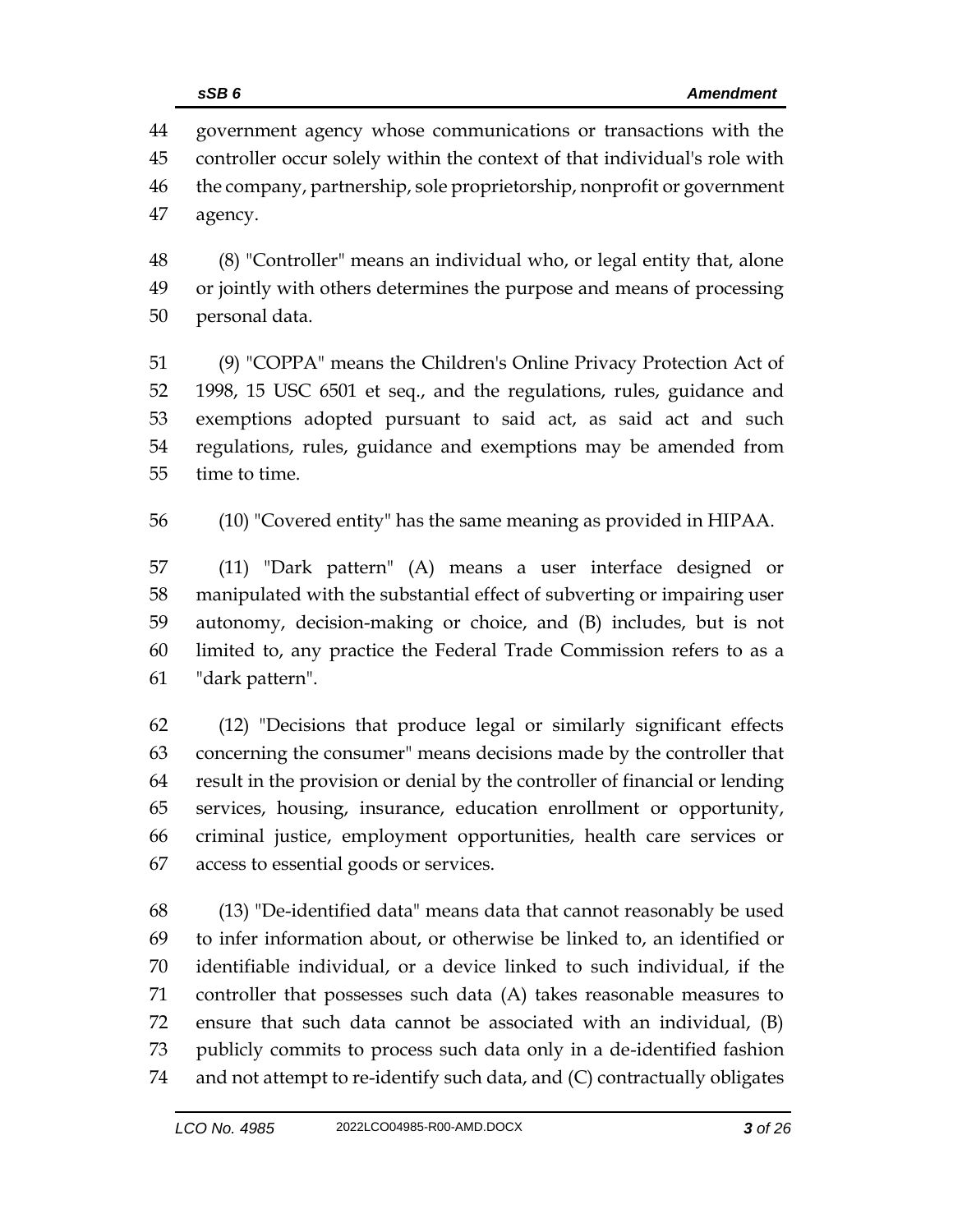information.

 any recipients of such data to satisfy the criteria set forth in subparagraphs (A) and (B) of this subdivision. (14) "HIPAA" means the Health Insurance Portability and Accountability Act of 1996, 42 USC 1320d et seq., as amended from time to time. (15) "Identified or identifiable individual" means an individual who 81 can be readily identified, directly or indirectly. (16) "Institution of higher education" means any individual who, or school, board, association, limited liability company or corporation that, is licensed or accredited to offer one or more programs of higher learning leading to one or more degrees. (17) "Nonprofit organization" means any organization that is exempt 87 from taxation under Section 501(c)(3), 501(c)(4), 501(c)(6) or 501(c)(12) of the Internal Revenue Code of 1986, or any subsequent corresponding internal revenue code of the United States, as amended from time to time. (18) "Personal data" means any information that is linked or reasonably linkable to an identified or identifiable individual. "Personal data" does not include de-identified data or publicly available

 (19) "Precise geolocation data" means information derived from technology, including, but not limited to, global positioning system level latitude and longitude coordinates or other mechanisms, that directly identifies the specific location of an individual with precision and accuracy within a radius of one thousand seven hundred fifty feet. "Precise geolocation data" does not include the content of communications or any data generated by or connected to advanced utility metering infrastructure systems or equipment for use by a utility.

 (20) "Process" or "processing" means any operation or set of operations performed, whether by manual or automated means, on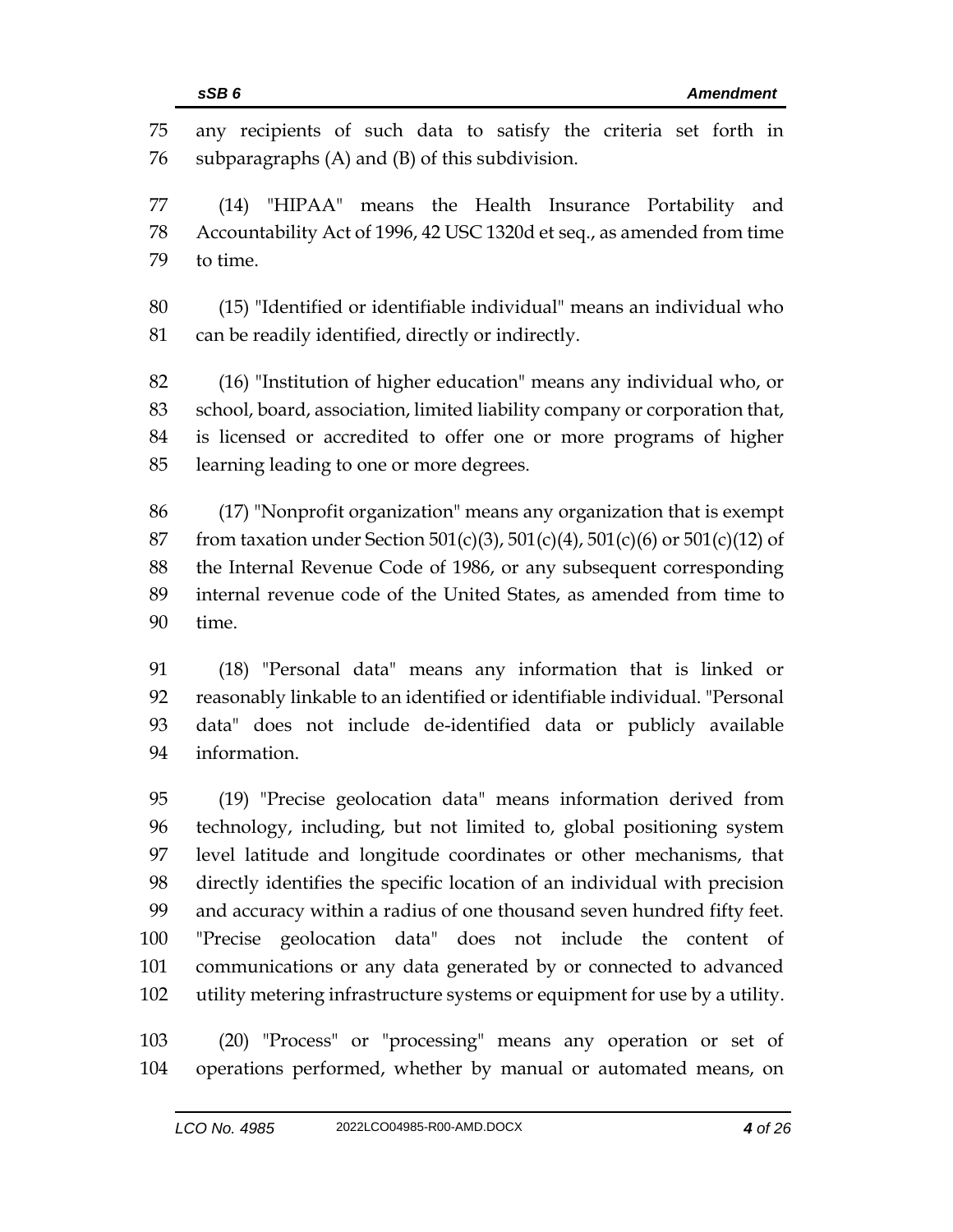personal data or on sets of personal data, such as the collection, use, storage, disclosure, analysis, deletion or modification of personal data.

 (21) "Processor" means an individual who, or legal entity that, processes personal data on behalf of a controller.

 (22) "Profiling" means any form of automated processing performed on personal data to evaluate, analyze or predict personal aspects related to an identified or identifiable individual's economic situation, health, personal preferences, interests, reliability, behavior, location or movements.

 (23) "Protected health information" has the same meaning as provided in HIPAA.

 (24) "Pseudonymous data" means personal data that cannot be attributed to a specific individual without the use of additional information, provided such additional information is kept separately and is subject to appropriate technical and organizational measures to ensure that the personal data is not attributed to an identified or identifiable individual.

 (25) "Publicly available information" means information that (A) is lawfully made available through federal, state or municipal government records or widely distributed media, and (B) a controller has a reasonable basis to believe a consumer has lawfully made available to the general public.

 (26) "Sale of personal data" means the exchange of personal data for monetary or other valuable consideration by the controller to a third party. "Sale of personal data" does not include (A) the disclosure of personal data to a processor that processes the personal data on behalf of the controller, (B) the disclosure of personal data to a third party for purposes of providing a product or service requested by the consumer, (C) the disclosure or transfer of personal data to an affiliate of the controller, (D) the disclosure of personal data where the consumer directs the controller to disclose the personal data or intentionally uses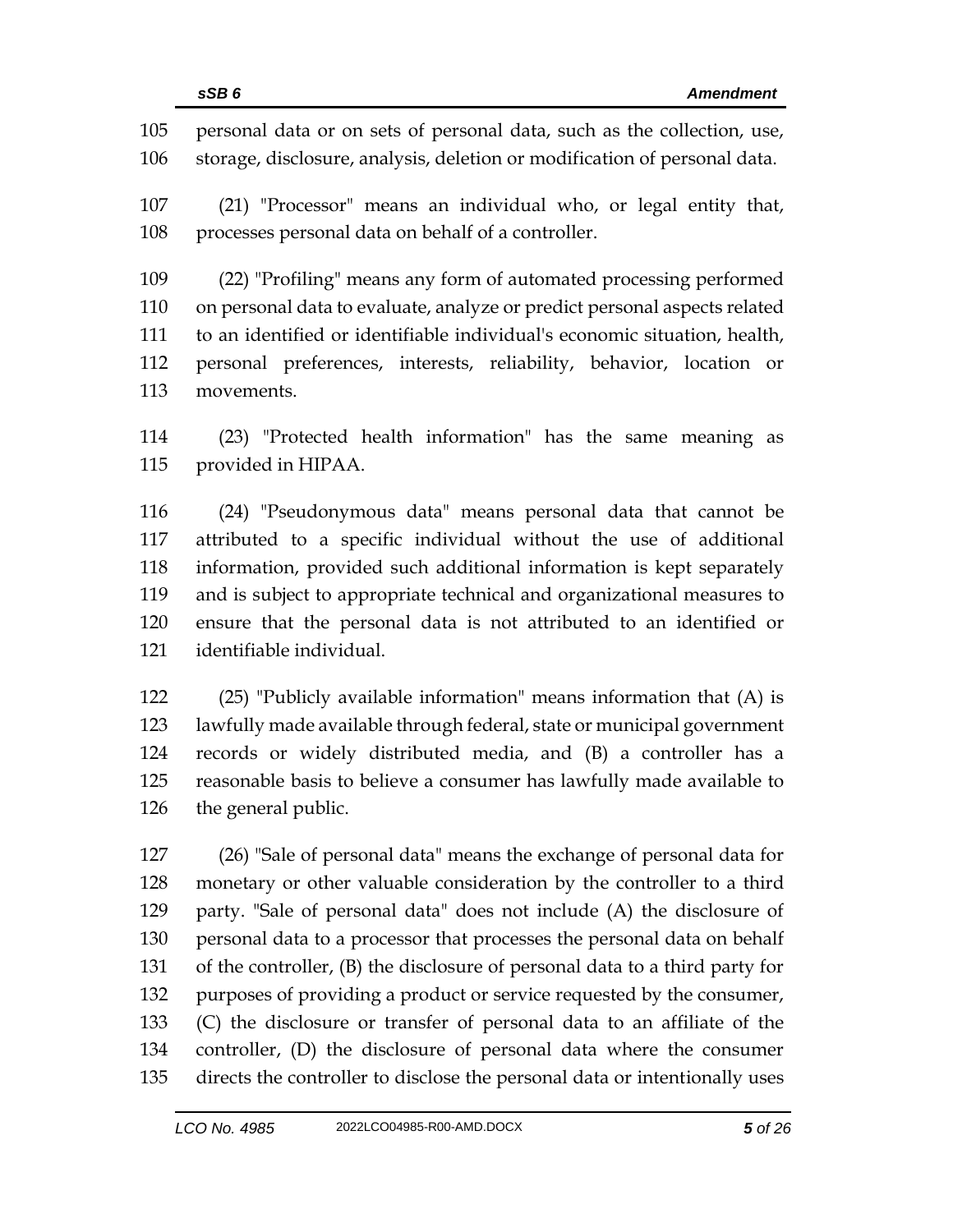136 the controller to interact with a third party, (E) the disclosure of personal data that the consumer (i) intentionally made available to the general public via a channel of mass media, and (ii) did not restrict to a specific audience, or (F) the disclosure or transfer of personal data to a third party as an asset that is part of a merger, acquisition, bankruptcy or other transaction, or a proposed merger, acquisition, bankruptcy or other transaction, in which the third party assumes control of all or part of the controller's assets.

 (27) "Sensitive data" means personal data that includes (A) data revealing racial or ethnic origin, religious beliefs, mental or physical health condition or diagnosis, sex life, sexual orientation or citizenship or immigration status, (B) the processing of genetic or biometric data for the purpose of uniquely identifying an individual, (C) personal data collected from a known child, or (D) precise geolocation data.

 (28) "Targeted advertising" means displaying advertisements to a consumer where the advertisement is selected based on personal data obtained or inferred from that consumer's activities over time and across nonaffiliated Internet web sites or online applications to predict such consumer's preferences or interests. "Targeted advertising" does not include (A) advertisements based on activities within a controller's own Internet web sites or online applications, (B) advertisements based on the context of a consumer's current search query, visit to an Internet web site or online application, (C) advertisements directed to a consumer in response to the consumer's request for information or feedback, or (D) processing personal data solely to measure or report advertising 161 frequency, performance or reach.

 (29) "Third party" means an individual or legal entity, such as a public authority, agency or body, other than the consumer, controller or processor or an affiliate of the processor or the controller.

 (30) "Trade secret" has the same meaning as provided in section 35- 51 of the general statutes.

Sec. 2. (NEW) (*Effective July 1, 2023*) The provisions of sections 1 to 11,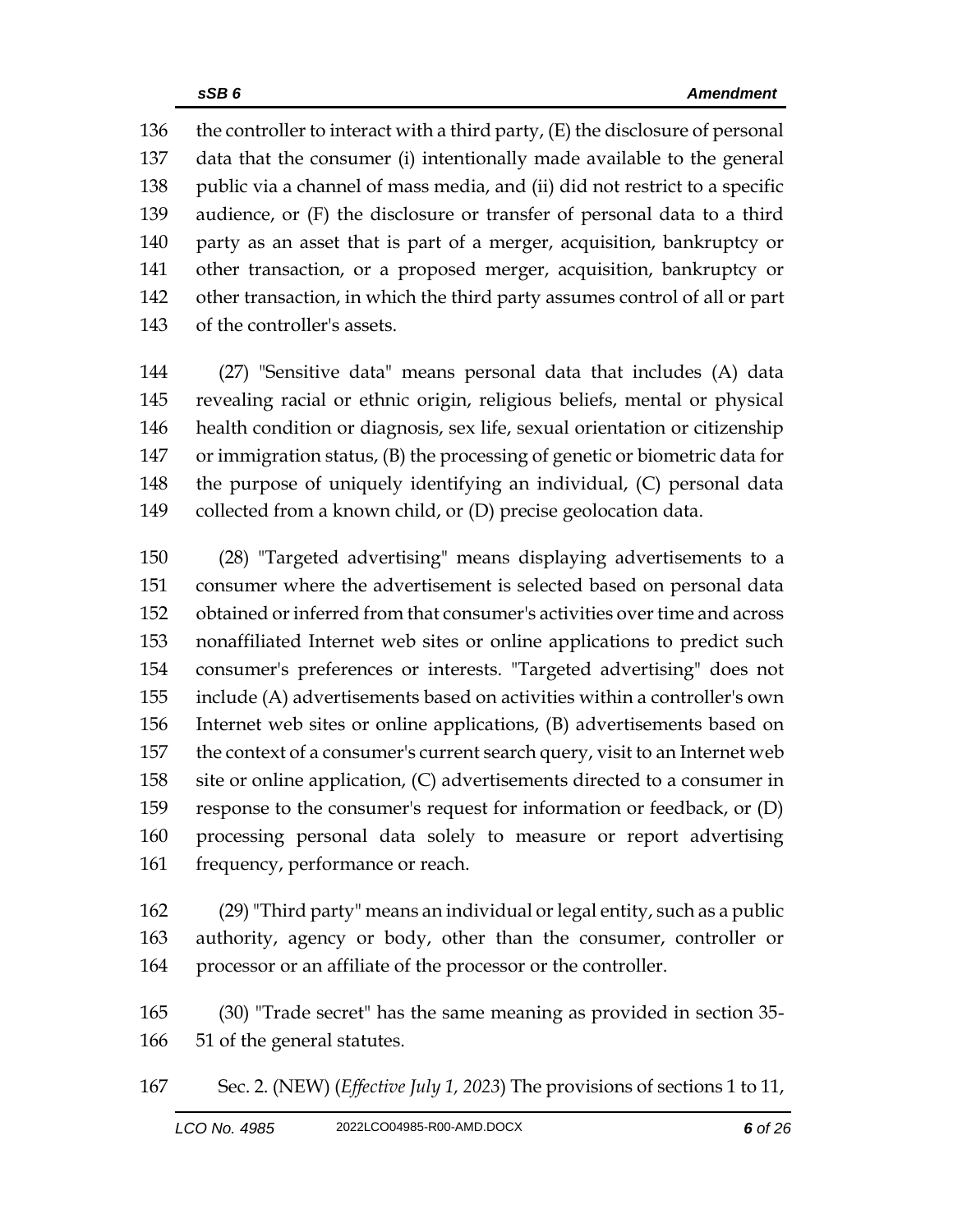inclusive, of this act apply to persons that conduct business in this state or persons that produce products or services that are targeted to residents of this state and that during the preceding calendar year: (1) Controlled or processed the personal data of not less than one hundred thousand consumers, excluding personal data controlled or processed solely for the purpose of completing a payment transaction; or (2) controlled or processed the personal data of not less than twenty-five thousand consumers and derived more than twenty-five per cent of their gross revenue from the sale of personal data.

 Sec. 3. (NEW) (*Effective July 1, 2023*) (a) The provisions of sections 1 to 11, inclusive, of this act do not apply to any: (1) Body, authority, board, bureau, commission, district or agency of this state or of any political subdivision of this state; (2) nonprofit organization; (3) institution of higher education; (4) national securities association that is registered under 15 USC 78o-3 of the Securities Exchange Act of 1934, as amended from time to time; (5) financial institution or data subject to Title V of the Gramm-Leach-Bliley Act, 15 USC 6801 et seq.; or (6) covered entity or business associate, as defined in 45 CFR 160.103.

 (b) The following information and data is exempt from the provisions of sections 1 to 11, inclusive, of this act: (1) Protected health information under HIPAA; (2) patient-identifying information for purposes of 42 USC 290dd-2; (3) identifiable private information for purposes of the federal policy for the protection of human subjects under 45 CFR 46; (4) identifiable private information that is otherwise information collected as part of human subjects research pursuant to the good clinical practice guidelines issued by the International Council for Harmonization of Technical Requirements for Pharmaceuticals for Human Use; (5) the protection of human subjects under 21 CFR Parts 6, 50 and 56, or personal data used or shared in research, as defined in 45 CFR 164.501, that is conducted in accordance with the standards set forth in this subdivision and subdivisions (3) and (4) of this subsection, or other research conducted in accordance with applicable law; (6) information and documents created for purposes of the Health Care Quality Improvement Act of 1986, 42 USC 11101 et seq.; (7) patient safety work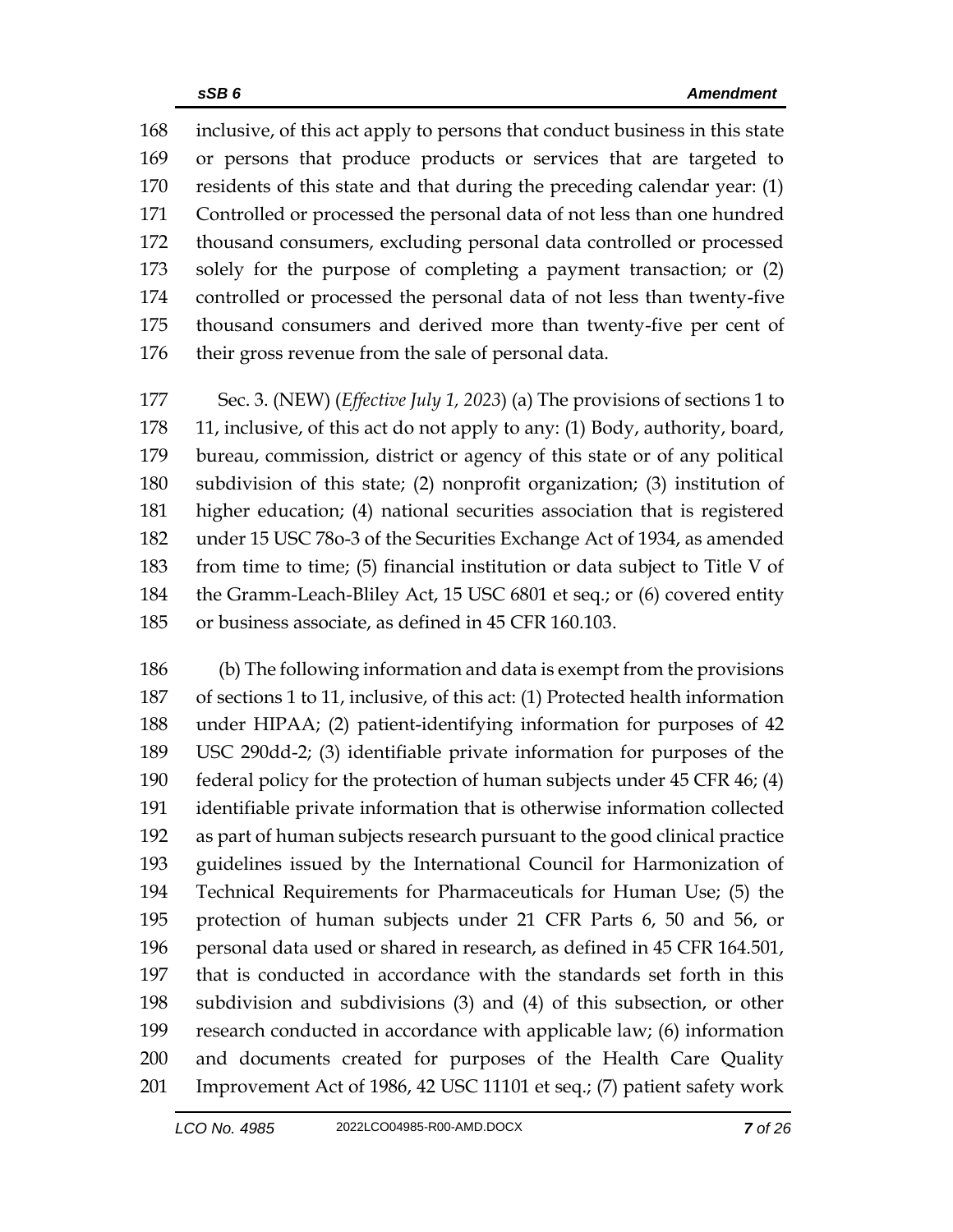product for purposes of section 19a-127o of the general statutes and the Patient Safety and Quality Improvement Act, 42 USC 299b-21 et seq., as amended from time to time; (8) information derived from any of the health care related information listed in this subsection that is de- identified in accordance with the requirements for de-identification pursuant to HIPAA; (9) information originating from and intermingled to be indistinguishable with, or information treated in the same manner as, information exempt under this subsection that is maintained by a covered entity or business associate, program or qualified service organization, as specified in 42 USC 290dd-2, as amended from time to time; (10) information used for public health activities and purposes as authorized by HIPAA, community health activities and population health activities; (11) the collection, maintenance, disclosure, sale, communication or use of any personal information bearing on a consumer's credit worthiness, credit standing, credit capacity, character, general reputation, personal characteristics or mode of living by a consumer reporting agency, furnisher or user that provides information for use in a consumer report, and by a user of a consumer report, but only to the extent that such activity is regulated by and authorized under the Fair Credit Reporting Act, 15 USC 1681 et seq., as amended from time to time; (12) personal data collected, processed, sold or disclosed in compliance with the Driver's Privacy Protection Act of 1994, 18 USC 2721 et seq., as amended from time to time; (13) personal data regulated by the Family Educational Rights and Privacy Act, 20 USC 1232g et seq., as amended from time to time; (14) personal data collected, processed, sold or disclosed in compliance with the Farm Credit Act, 12 USC 2001 et seq., as amended from time to time; (15) data processed or maintained (A) in the course of an individual applying to, employed by or acting as an agent or independent contractor of a controller, processor or third party, to the extent that the data is collected and used within the context of that role, (B) as the emergency contact information of an individual under sections 1 to 11, inclusive, of this act used for emergency contact purposes, or (C) that is necessary to retain to administer benefits for another individual relating to the individual who is the subject of the information under subdivision (1) of this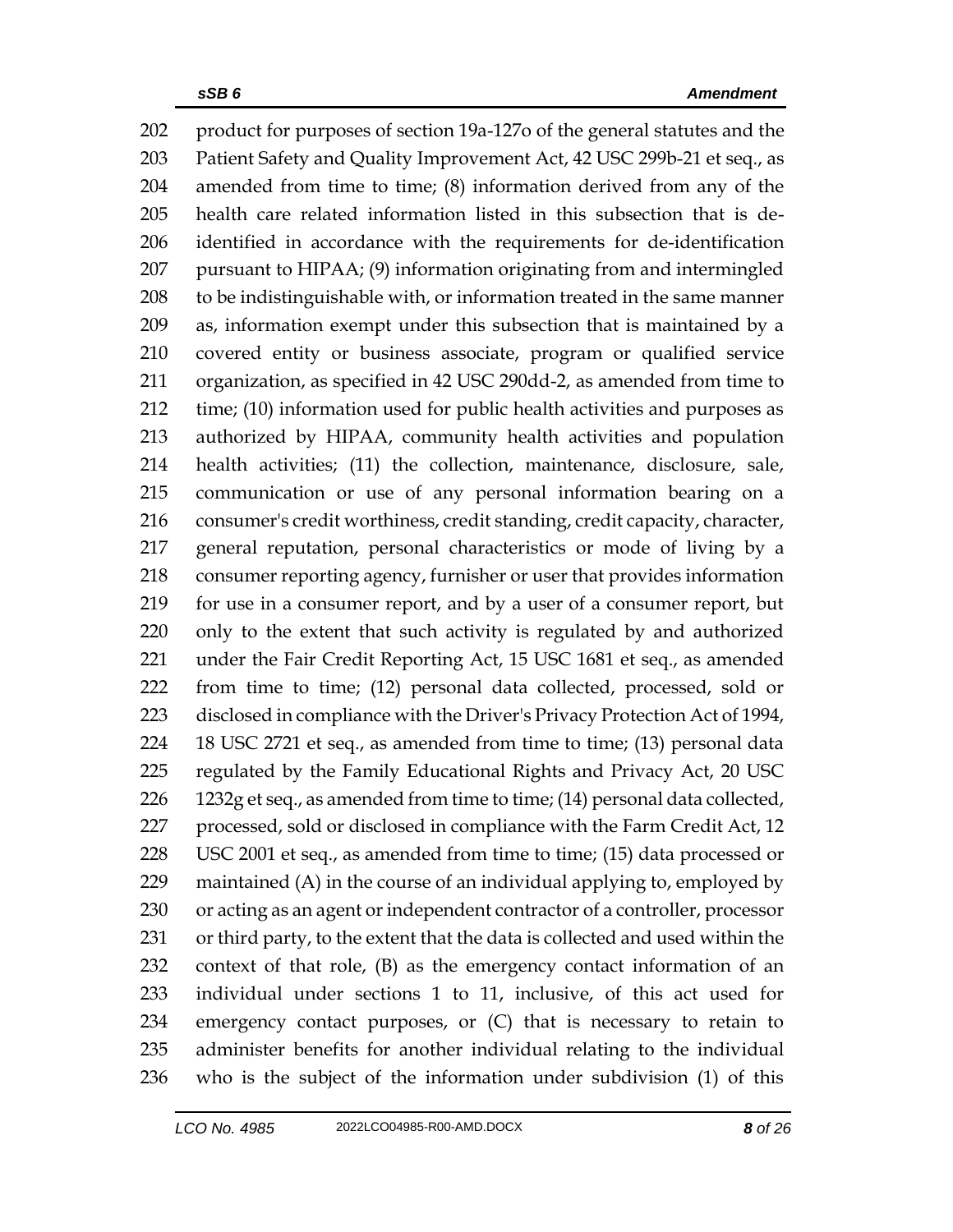subsection and used for the purposes of administering such benefits; and (16) personal data collected, processed, sold or disclosed in relation to price, route or service, as such terms are used in the Airline Deregulation Act, 49 USC 40101 et seq., as amended from time to time, by an air carrier subject to said act, to the extent sections 1 to 11, inclusive, of this act are preempted by the Airline Deregulation Act, 49 USC 41713, as amended from time to time.

 (c) Controllers and processors that comply with the verifiable parental consent requirements of COPPA shall be deemed compliant with any obligation to obtain parental consent pursuant to sections 1 to 11, inclusive, of this act.

 Sec. 4. (NEW) (*Effective July 1, 2023*) (a) A consumer shall have the right to: (1) Confirm whether or not a controller is processing the consumer's personal data and access such personal data, unless such confirmation or access would require the controller to reveal a trade secret; (2) correct inaccuracies in the consumer's personal data, taking into account the nature of the personal data and the purposes of the processing of the consumer's personal data; (3) delete personal data provided by, or obtained about, the consumer; (4) obtain a copy of the consumer's personal data processed by the controller, in a portable and, to the extent technically feasible, readily usable format that allows the consumer to transmit the data to another controller without hindrance, where the processing is carried out by automated means, provided such controller shall not be required to reveal any trade secret; and (5) opt out of the processing of the personal data for purposes of (A) targeted advertising, (B) the sale of personal data, except as provided in subsection (b) of section 6 of this act, or (C) profiling in furtherance of solely automated decisions that produce legal or similarly significant effects concerning the consumer.

 (b) A consumer may exercise rights under this section by a secure and reliable means established by the controller and described to the consumer in the controller's privacy notice. A consumer may designate an authorized agent in accordance with section 5 of this act to exercise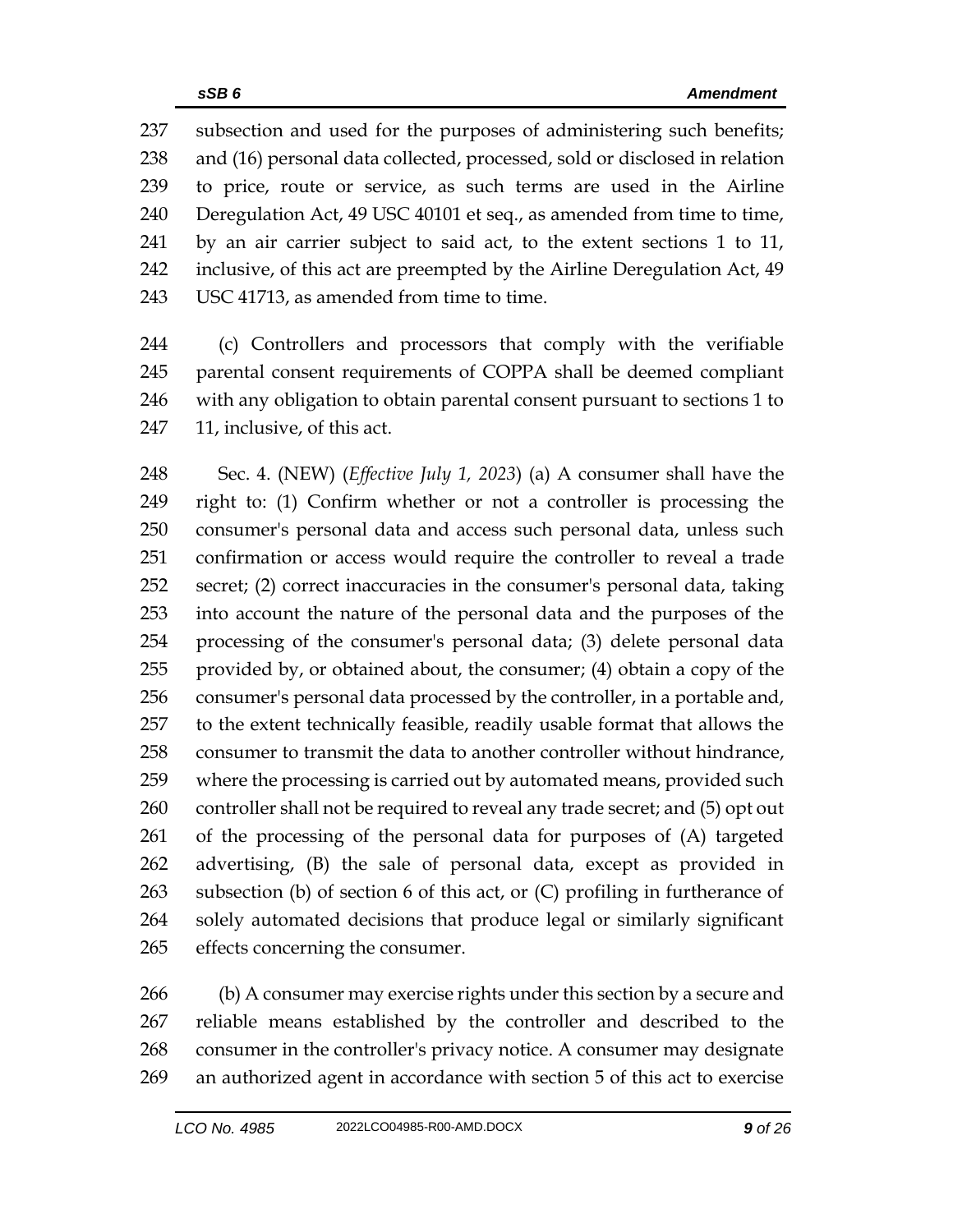the rights of such consumer to opt out of the processing of such consumer's personal data for purposes of subdivision (5) of subsection (a) of this section on behalf of the consumer. In the case of processing personal data of a known child, the parent or legal guardian may exercise such consumer rights on the child's behalf. In the case of processing personal data concerning a consumer subject to a guardianship, conservatorship or other protective arrangement, the guardian or the conservator of the consumer may exercise such rights on the consumer's behalf.

 (c) Except as otherwise provided in sections 1 to 11, inclusive, of this act, a controller shall comply with a request by a consumer to exercise the consumer rights authorized pursuant to said sections as follows:

 (1) A controller shall respond to the consumer without undue delay, but not later than forty-five days after receipt of the request. The controller may extend the response period by forty-five additional days when reasonably necessary, considering the complexity and number of the consumer's requests, provided the controller informs the consumer of any such extension within the initial forty-five-day response period and of the reason for the extension.

 (2) If a controller declines to take action regarding the consumer's request, the controller shall inform the consumer without undue delay, but not later than forty-five days after receipt of the request, of the justification for declining to take action and instructions for how to appeal the decision.

 (3) Information provided in response to a consumer request shall be provided by a controller, free of charge, once per consumer during any twelve-month period. If requests from a consumer are manifestly unfounded, excessive or repetitive, the controller may charge the consumer a reasonable fee to cover the administrative costs of complying with the request or decline to act on the request. The controller bears the burden of demonstrating the manifestly unfounded, excessive or repetitive nature of the request.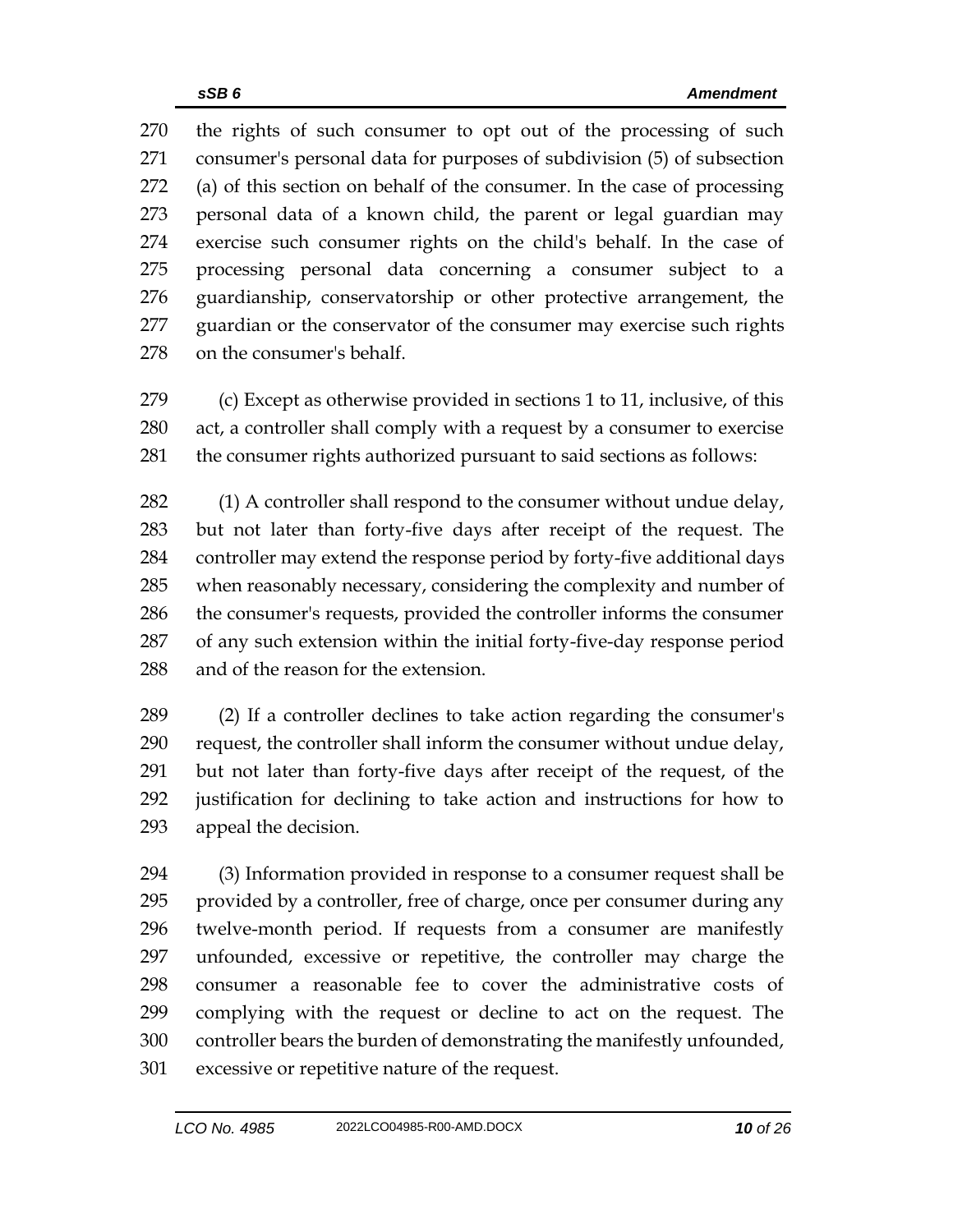(4) If a controller is unable to authenticate a request to exercise any of the rights afforded under subdivisions (1) to (4), inclusive, of subsection (a) of this section using commercially reasonable efforts, the controller shall not be required to comply with a request to initiate an action pursuant to this section and shall provide notice to the consumer that the controller is unable to authenticate the request to exercise such right or rights until such consumer provides additional information reasonably necessary to authenticate such consumer and such consumer's request to exercise such right or rights. A controller shall not be required to authenticate an opt-out request, but a controller may deny an opt-out request if the controller has a good faith, reasonable and documented belief that such request is fraudulent. If a controller denies an opt-out request because the controller believes such request is fraudulent, the controller shall send a notice to the person who made such request disclosing that such controller believes such request is fraudulent, why such controller believes such request is fraudulent and that such controller shall not comply with such request.

 (5) A controller that has obtained personal data about a consumer from a source other than the consumer shall be deemed in compliance with a consumer's request to delete such data pursuant to subdivision (3) of subsection (a) of this section by (A) retaining a record of the deletion request and the minimum data necessary for the purpose of ensuring the consumer's personal data remains deleted from the controller's records and not using such retained data for any other purpose pursuant to the provisions of sections 1 to 11, inclusive, of this act, or (B) opting the consumer out of the processing of such personal data for any purpose except for those exempted pursuant to the provisions of sections 1 to 11, inclusive, of this act.

 (d) A controller shall establish a process for a consumer to appeal the controller's refusal to take action on a request within a reasonable period of time after the consumer's receipt of the decision. The appeal process shall be conspicuously available and similar to the process for submitting requests to initiate action pursuant to this section. Not later than sixty days after receipt of an appeal, a controller shall inform the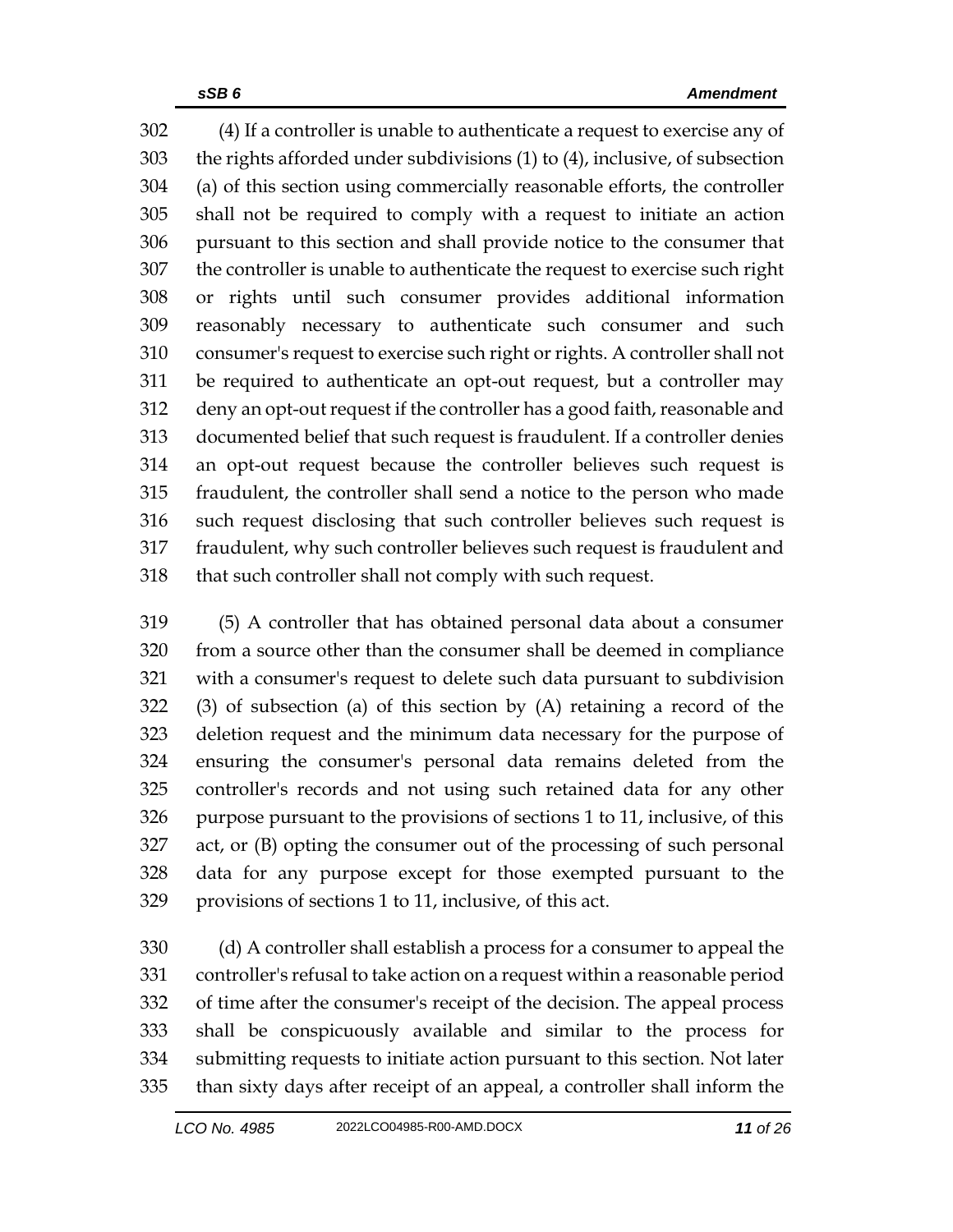consumer in writing of any action taken or not taken in response to the appeal, including a written explanation of the reasons for the decisions. If the appeal is denied, the controller shall also provide the consumer with an online mechanism, if available, or other method through which the consumer may contact the Attorney General to submit a complaint.

 Sec. 5. (NEW) (*Effective July 1, 2023*) A consumer may designate another person to serve as the consumer's authorized agent, and act on such consumer's behalf, to opt out of the processing of such consumer's personal data for one or more of the purposes specified in subdivision (5) of subsection (a) of section 4 of this act. The consumer may designate such authorized agent by way of, among other things, a technology, including, but not limited to, an Internet link or a browser setting, browser extension or global device setting, indicating such consumer's intent to opt out of such processing. A controller shall comply with an opt-out request received from an authorized agent if the controller is able to verify, with commercially reasonable effort, the identity of the consumer and the authorized agent's authority to act on such consumer's behalf.

 Sec. 6. (NEW) (*Effective July 1, 2023*) (a) A controller shall: (1) Limit the collection of personal data to what is adequate, relevant and reasonably necessary in relation to the purposes for which such data is processed, as disclosed to the consumer; (2) except as otherwise provided in sections 1 to 11, inclusive, of this act, not process personal data for purposes that are neither reasonably necessary to, nor compatible with, the disclosed purposes for which such personal data is processed, as disclosed to the consumer, unless the controller obtains the consumer's consent; (3) establish, implement and maintain reasonable administrative, technical and physical data security practices to protect the confidentiality, integrity and accessibility of personal data appropriate to the volume and nature of the personal data at issue; (4) not process sensitive data concerning a consumer without obtaining the consumer's consent, or, in the case of the processing of sensitive data concerning a known child, without processing such data in accordance with COPPA; (5) not process personal data in violation of the laws of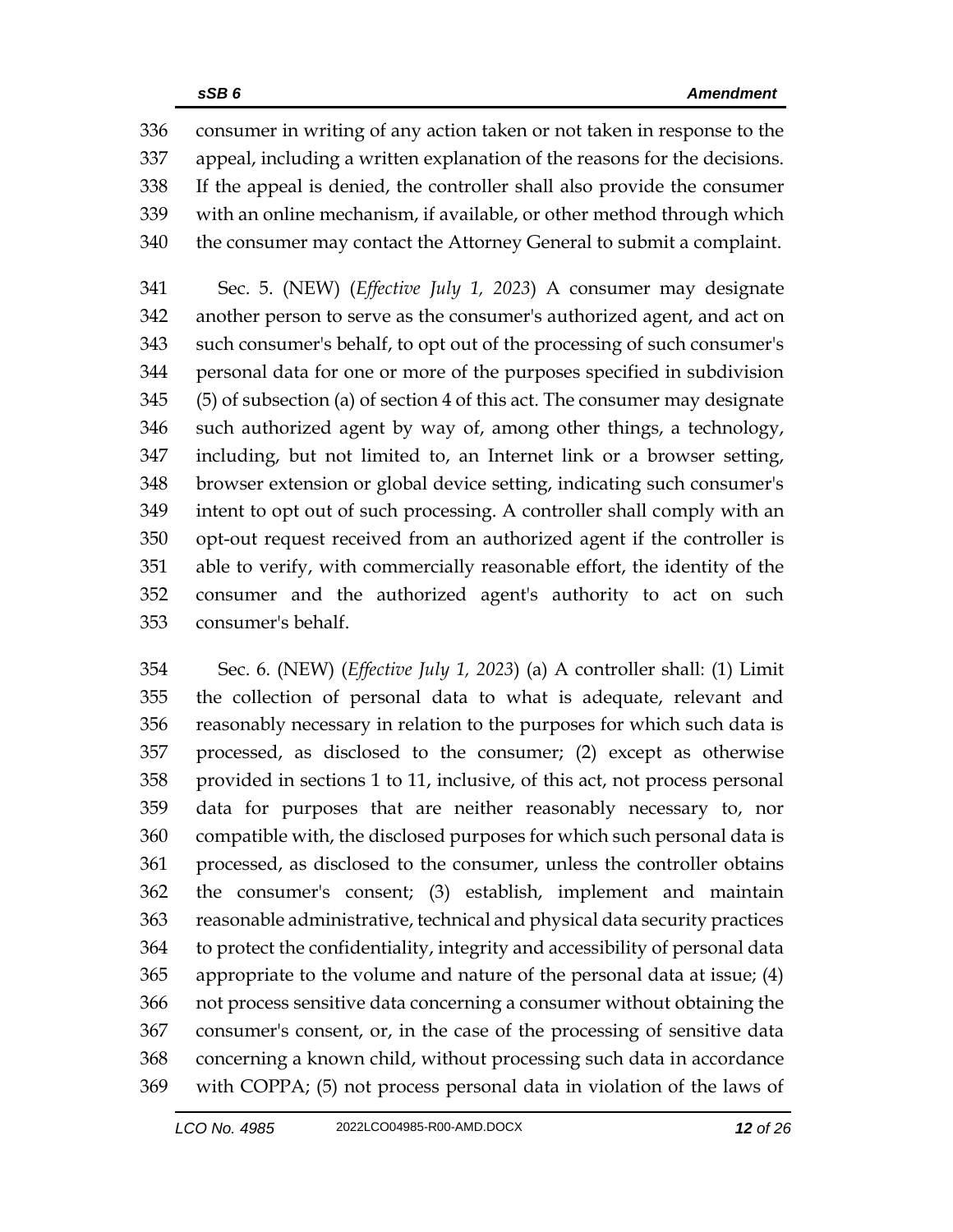this state and federal laws that prohibit unlawful discrimination against consumers; (6) provide an effective mechanism for a consumer to revoke the consumer's consent under this section that is at least as easy as the mechanism by which the consumer provided the consumer's consent and, upon revocation of such consent, cease to process the data as soon as practicable, but not later than fifteen days after the receipt of such request; and (7) not process the personal data of a consumer for purposes of targeted advertising, or sell the consumer's personal data without the consumer's consent, under circumstances where a controller has actual knowledge, and wilfully disregards, that the consumer is at least thirteen years of age but younger than sixteen years of age. A controller shall not discriminate against a consumer for exercising any of the consumer rights contained in sections 1 to 11, inclusive, of this act, including denying goods or services, charging different prices or rates for goods or services or providing a different level of quality of goods or services to the consumer.

 (b) Nothing in subsection (a) of this section shall be construed to require a controller to provide a product or service that requires the personal data of a consumer which the controller does not collect or maintain, or prohibit a controller from offering a different price, rate, level, quality or selection of goods or services to a consumer, including offering goods or services for no fee, if the offering is in connection with a consumer's voluntary participation in a bona fide loyalty, rewards, premium features, discounts or club card program.

 (c) A controller shall provide consumers with a reasonably accessible, clear and meaningful privacy notice that includes: (1) The categories of personal data processed by the controller; (2) the purpose for processing personal data; (3) how consumers may exercise their consumer rights, including how a consumer may appeal a controller's decision with regard to the consumer's request; (4) the categories of personal data that the controller shares with third parties, if any; (5) the categories of third parties, if any, with which the controller shares personal data; and (6) an active electronic mail address or other online mechanism that the consumer may use to contact the controller.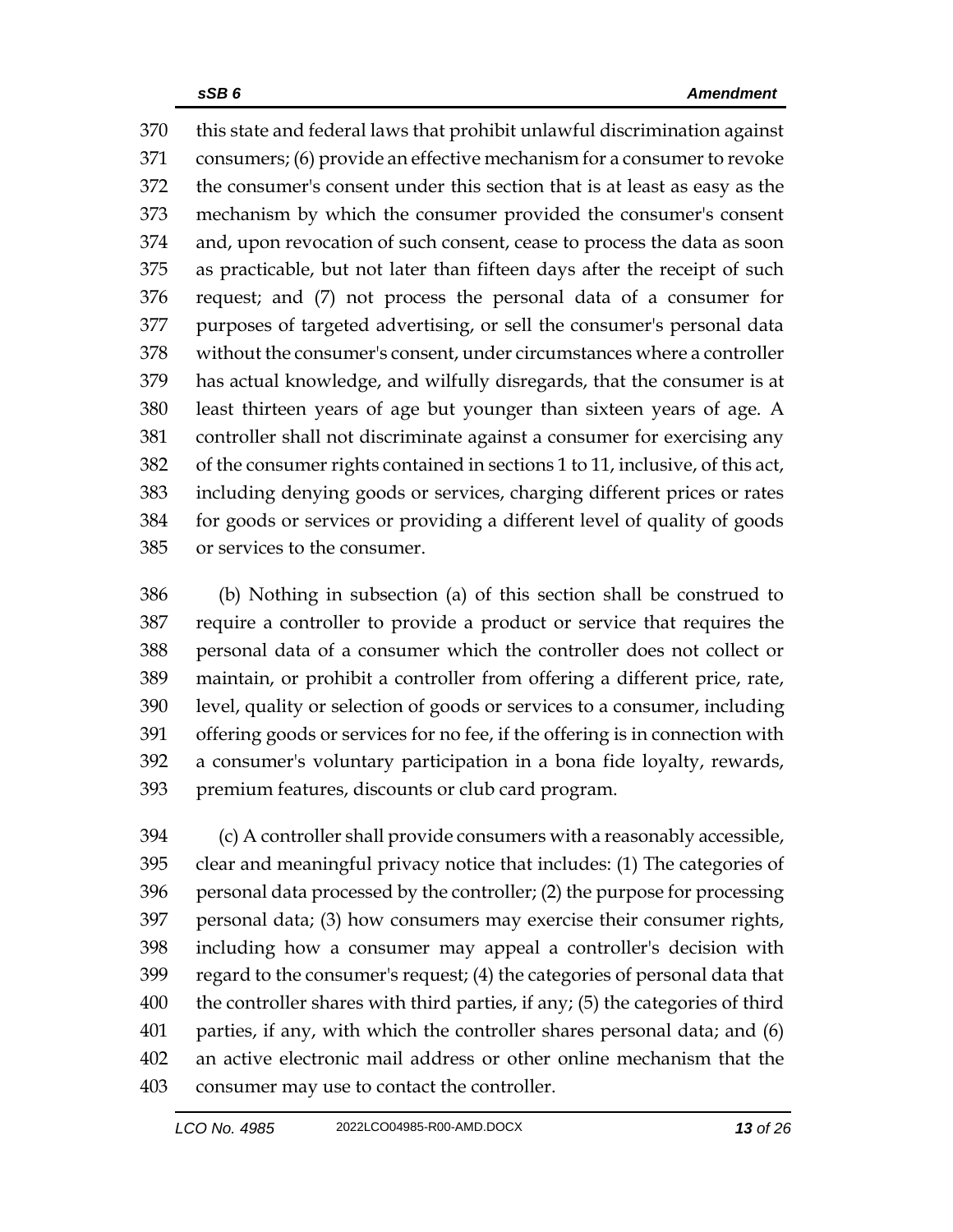(d) If a controller sells personal data to third parties or processes personal data for targeted advertising, the controller shall clearly and conspicuously disclose such processing, as well as the manner in which a consumer may exercise the right to opt out of such processing.

 (e) (1) A controller shall establish, and shall describe in a privacy notice, one or more secure and reliable means for consumers to submit a request to exercise their consumer rights pursuant to sections 1 to 11, inclusive, of this act. Such means shall take into account the ways in which consumers normally interact with the controller, the need for secure and reliable communication of such requests and the ability of the controller to verify the identity of the consumer making the request. A controller shall not require a consumer to create a new account in order to exercise consumer rights, but may require a consumer to use an existing account. Any such means shall include:

 (A) (i) Providing a clear and conspicuous link on the controller's Internet web site to an Internet web page that enables a consumer, or an agent of the consumer, to opt out of the targeted advertising or sale of the consumer's personal data; and

 (ii) Not later than January 1, 2025, allowing a consumer to opt out of any processing of the consumer's personal data for the purposes of targeted advertising, or any sale of such personal data, through an opt- out preference signal sent, with such consumer's consent, by a platform, technology or mechanism to the controller indicating such consumer's intent to opt out of any such processing or sale. Such platform, technology or mechanism shall:

(I) Not unfairly disadvantage another controller;

 (II) Not make use of a default setting, but, rather, require the consumer to make an affirmative, freely given and unambiguous choice to opt out of any processing of such consumer's personal data pursuant to sections 1 to 11, inclusive, of this act;

(III) Be consumer-friendly and easy to use by the average consumer;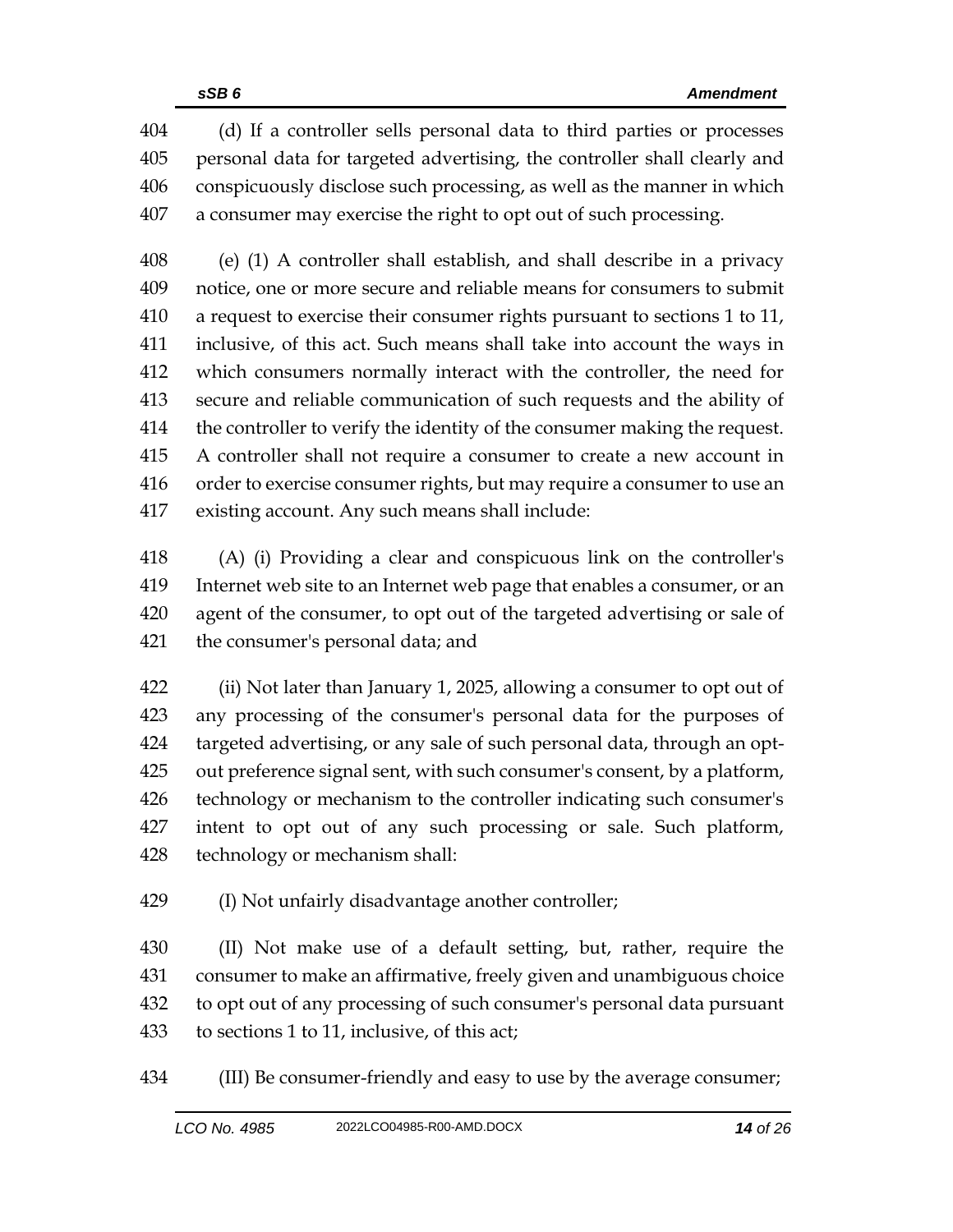(IV) Be as consistent as possible with any other similar platform, technology or mechanism required by any federal or state law or regulation; and

 (V) Enable the controller to accurately determine whether the consumer is a resident of this state and whether the consumer has made a legitimate request to opt out of any sale of such consumer's personal data or targeted advertising.

 (B) If a consumer's decision to opt out of any processing of the consumer's personal data for the purposes of targeted advertising, or any sale of such personal data, through an opt-out preference signal sent in accordance with the provisions of subparagraph (A) of this subdivision conflicts with the consumer's existing controller-specific privacy setting or voluntary participation in a controller's bona fide loyalty, rewards, premium features, discounts or club card program, the controller shall comply with such consumer's opt-out preference signal but may notify such consumer of such conflict and provide to such consumer the choice to confirm such controller-specific privacy setting or participation in such program.

 (2) If a controller responds to consumer opt‐out requests received pursuant to subparagraph (A) of subdivision (1) of this subsection by informing the consumer of a charge for the use of any product or service, the controller shall present the terms of any financial incentive offered pursuant to subsection (b) of this section for the retention, use, sale or sharing of the consumer's personal data.

 Sec. 7. (NEW) (*Effective July 1, 2023*) (a) A processor shall adhere to the instructions of a controller and shall assist the controller in meeting the controller's obligations under sections 1 to 11, inclusive, of this act. Such assistance shall include: (1) Taking into account the nature of processing and the information available to the processor, by appropriate technical and organizational measures, insofar as is reasonably practicable, to fulfill the controller's obligation to respond to consumer rights requests; (2) taking into account the nature of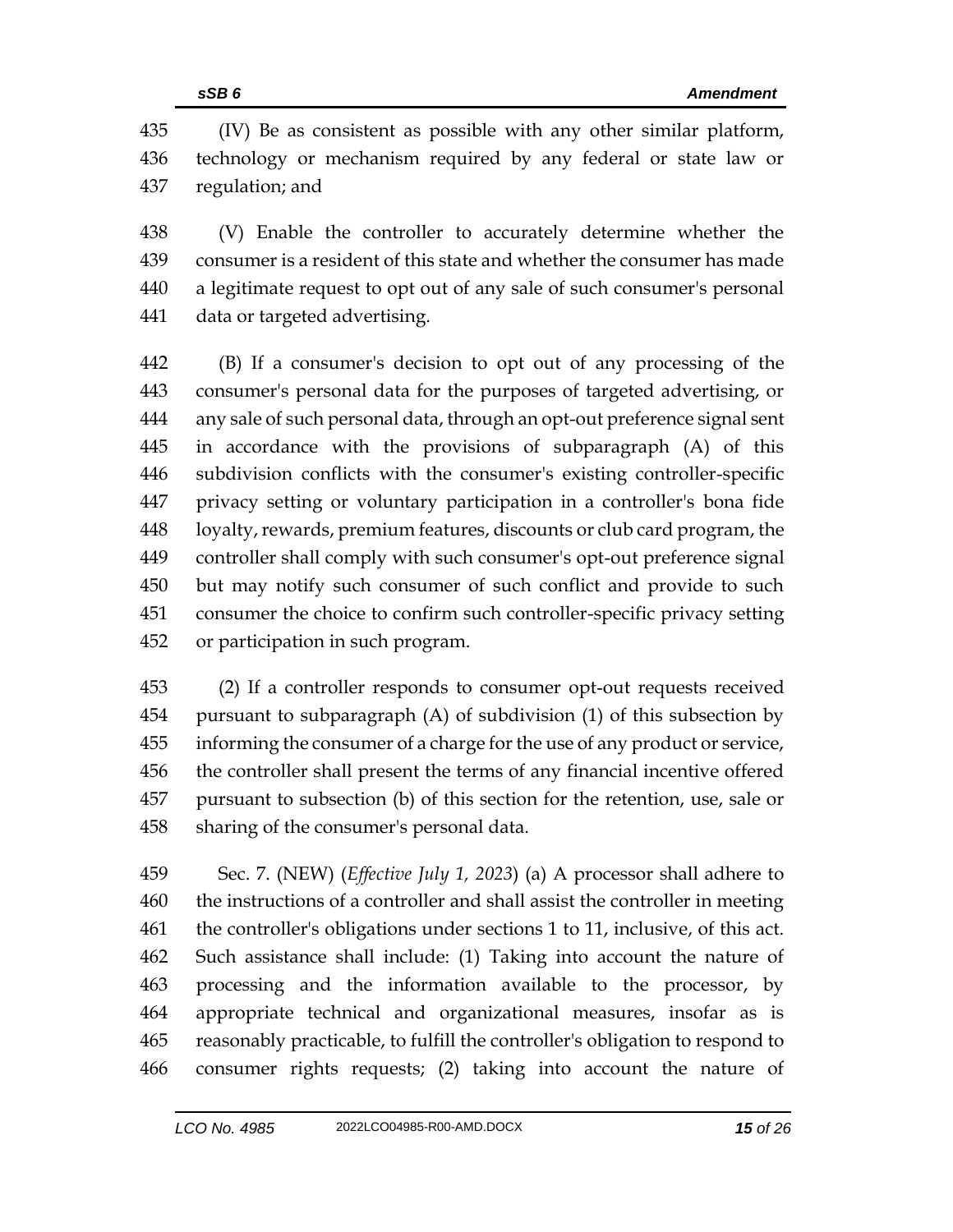processing and the information available to the processor, by assisting the controller in meeting the controller's obligations in relation to the security of processing the personal data and in relation to the notification of a breach of security, as defined in section 36a-701b of the general statutes, of the system of the processor, in order to meet the controller's obligations; and (3) providing necessary information to enable the controller to conduct and document data protection assessments.

 (b) A contract between a controller and a processor shall govern the processor's data processing procedures with respect to processing performed on behalf of the controller. The contract shall be binding and clearly set forth instructions for processing data, the nature and purpose of processing, the type of data subject to processing, the duration of processing and the rights and obligations of both parties. The contract shall also require that the processor: (1) Ensure that each person processing personal data is subject to a duty of confidentiality with respect to the data; (2) at the controller's direction, delete or return all personal data to the controller as requested at the end of the provision of services, unless retention of the personal data is required by law; (3) upon the reasonable request of the controller, make available to the controller all information in its possession necessary to demonstrate the processor's compliance with the obligations in sections 1 to 11, inclusive, of this act; (4) after providing the controller an opportunity to object, engage any subcontractor pursuant to a written contract that requires the subcontractor to meet the obligations of the processor with respect to the personal data; and (5) allow, and cooperate with, reasonable assessments by the controller or the controller's designated assessor, or the processor may arrange for a qualified and independent assessor to conduct an assessment of the processor's policies and technical and organizational measures in support of the obligations under sections 1 to 11, inclusive, of this act, using an appropriate and accepted control standard or framework and assessment procedure for such assessments. The processor shall provide a report of such assessment to the controller upon request.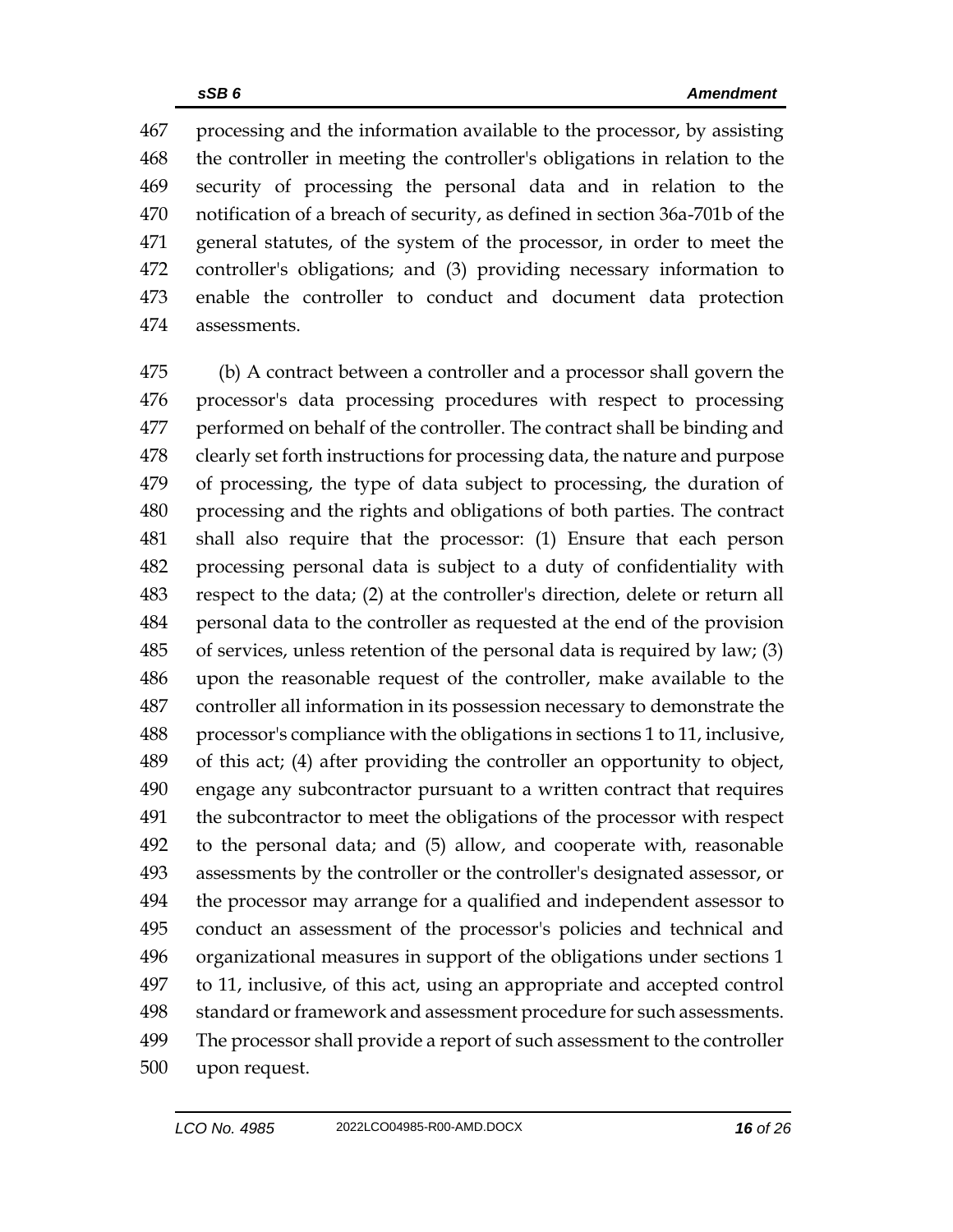(c) Nothing in this section shall be construed to relieve a controller or processor from the liabilities imposed on the controller or processor by virtue of such controller's or processor's role in the processing relationship, as described in sections 1 to 11, inclusive, of this act.

 (d) Determining whether a person is acting as a controller or processor with respect to a specific processing of data is a fact-based determination that depends upon the context in which personal data is to be processed. A person who is not limited in such person's processing of personal data pursuant to a controller's instructions, or who fails to adhere to such instructions, is a controller and not a processor with respect to a specific processing of data. A processor that continues to adhere to a controller's instructions with respect to a specific processing of personal data remains a processor. If a processor begins, alone or jointly with others, determining the purposes and means of the processing of personal data, the processor is a controller with respect to such processing and may be subject to an enforcement action under section 11 of this act.

 Sec. 8. (NEW) (*Effective July 1, 2023*) (a) A controller shall conduct and document a data protection assessment for each of the controller's processing activities that presents a heightened risk of harm to a consumer. For the purposes of this section, processing that presents a heightened risk of harm to a consumer includes: (1) The processing of personal data for the purposes of targeted advertising; (2) the sale of personal data; (3) the processing of personal data for the purposes of profiling, where such profiling presents a reasonably foreseeable risk of (A) unfair or deceptive treatment of, or unlawful disparate impact on, consumers, (B) financial, physical or reputational injury to consumers, (C) a physical or other intrusion upon the solitude or seclusion, or the private affairs or concerns, of consumers, where such intrusion would be offensive to a reasonable person, or (D) other substantial injury to consumers; and (4) the processing of sensitive data.

 (b) Data protection assessments conducted pursuant to subsection (a) of this section shall identify and weigh the benefits that may flow,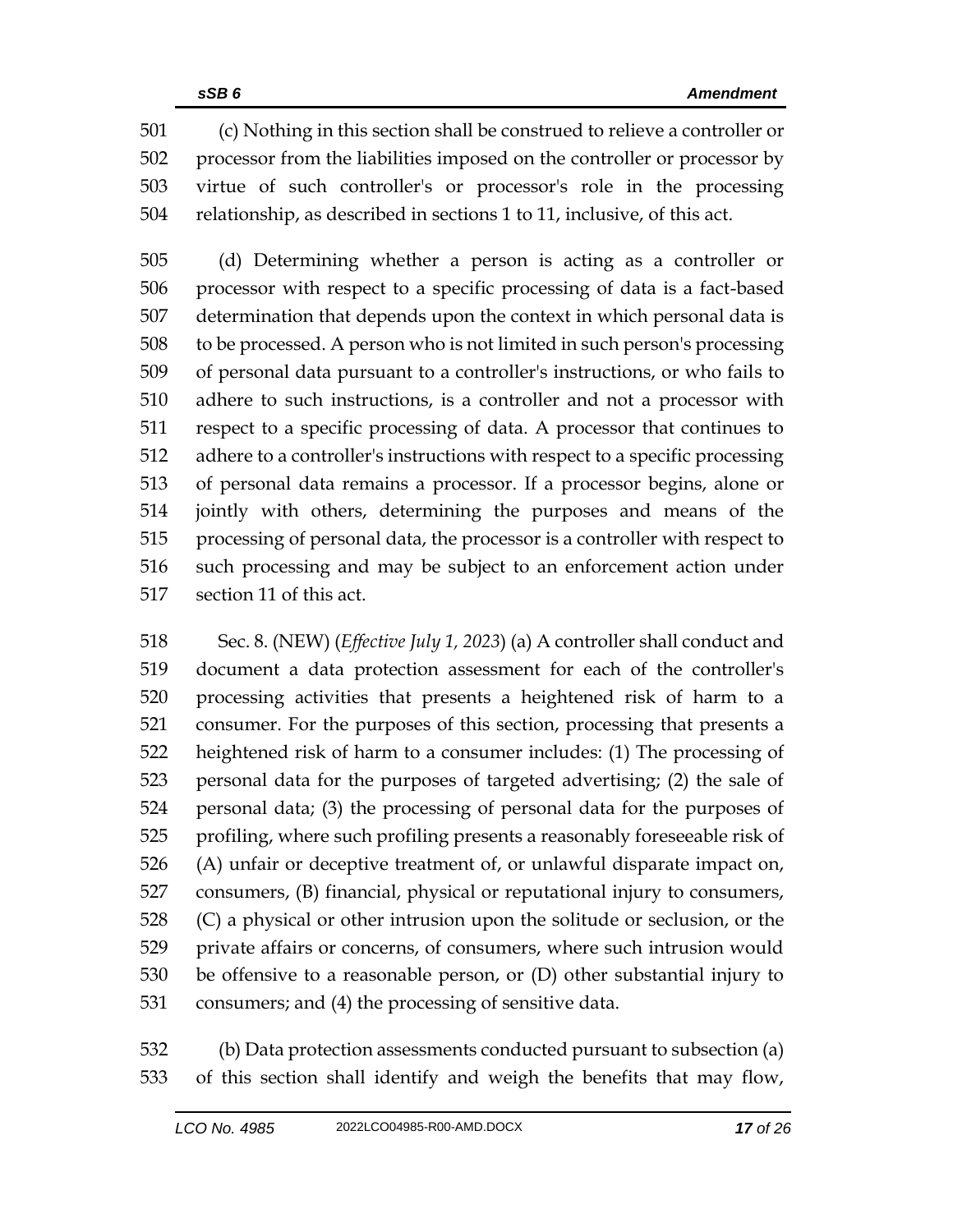directly and indirectly, from the processing to the controller, the consumer, other stakeholders and the public against the potential risks to the rights of the consumer associated with such processing, as mitigated by safeguards that can be employed by the controller to reduce such risks. The controller shall factor into any such data protection assessment the use of de-identified data and the reasonable expectations of consumers, as well as the context of the processing and the relationship between the controller and the consumer whose personal data will be processed.

 (c) The Attorney General may require that a controller disclose any data protection assessment that is relevant to an investigation conducted by the Attorney General, and the controller shall make the data protection assessment available to the Attorney General. The Attorney General may evaluate the data protection assessment for compliance with the responsibilities set forth in sections 1 to 11, inclusive, of this act. Data protection assessments shall be confidential and shall be exempt from disclosure under the Freedom of Information Act, as defined in section 1-200 of the general statutes. To the extent any information contained in a data protection assessment disclosed to the Attorney General includes information subject to attorney-client privilege or work product protection, such disclosure shall not constitute a waiver of such privilege or protection.

 (d) A single data protection assessment may address a comparable set of processing operations that include similar activities.

 (e) If a controller conducts a data protection assessment for the purpose of complying with another applicable law or regulation, the data protection assessment shall be deemed to satisfy the requirements established in this section if such data protection assessment is reasonably similar in scope and effect to the data protection assessment that would otherwise be conducted pursuant to this section.

 (f) Data protection assessment requirements shall apply to processing activities created or generated after July 1, 2023, and are not retroactive.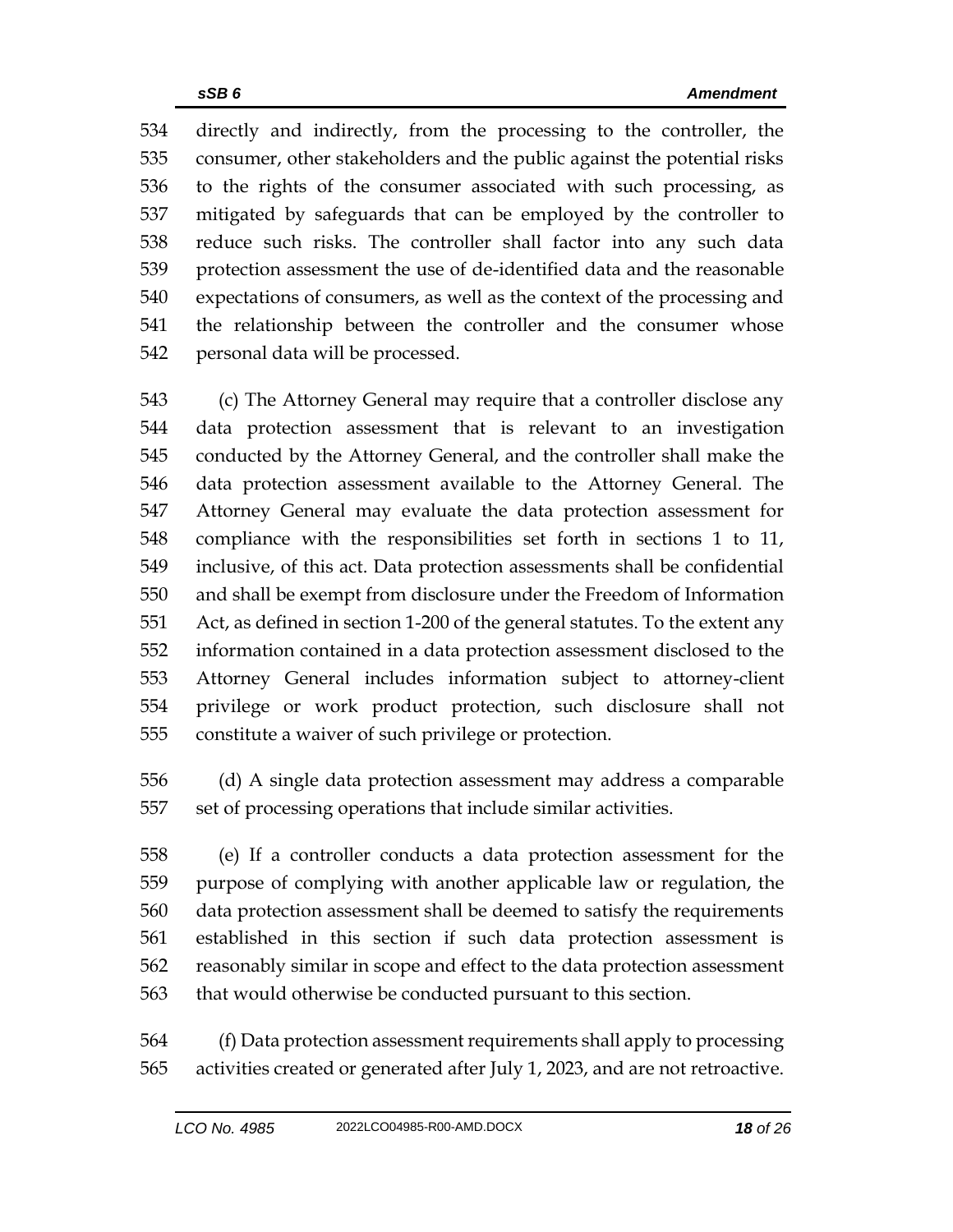Sec. 9. (NEW) (*Effective July 1, 2023*) (a) Any controller in possession of de-identified data shall: (1) Take reasonable measures to ensure that the data cannot be associated with an individual; (2) publicly commit to maintaining and using de-identified data without attempting to re- identify the data; and (3) contractually obligate any recipients of the de- identified data to comply with all provisions of sections 1 to 11, inclusive, of this act.

 (b) Nothing in sections 1 to 11, inclusive, of this act shall be construed to: (1) Require a controller or processor to re-identify de-identified data or pseudonymous data; or (2) maintain data in identifiable form, or collect, obtain, retain or access any data or technology, in order to be capable of associating an authenticated consumer request with personal data.

 (c) Nothing in sections 1 to 11, inclusive, of this act shall be construed to require a controller or processor to comply with an authenticated consumer rights request if the controller: (1) Is not reasonably capable of associating the request with the personal data or it would be unreasonably burdensome for the controller to associate the request with the personal data; (2) does not use the personal data to recognize or respond to the specific consumer who is the subject of the personal data, or associate the personal data with other personal data about the same specific consumer; and (3) does not sell the personal data to any third party or otherwise voluntarily disclose the personal data to any third party other than a processor, except as otherwise permitted in this section.

 (d) The rights afforded under subdivisions (1) to (4), inclusive, of subsection (a) of section 4 of this act shall not apply to pseudonymous data in cases where the controller is able to demonstrate that any information necessary to identify the consumer is kept separately and is subject to effective technical and organizational controls that prevent the controller from accessing such information.

(e) A controller that discloses pseudonymous data or de-identified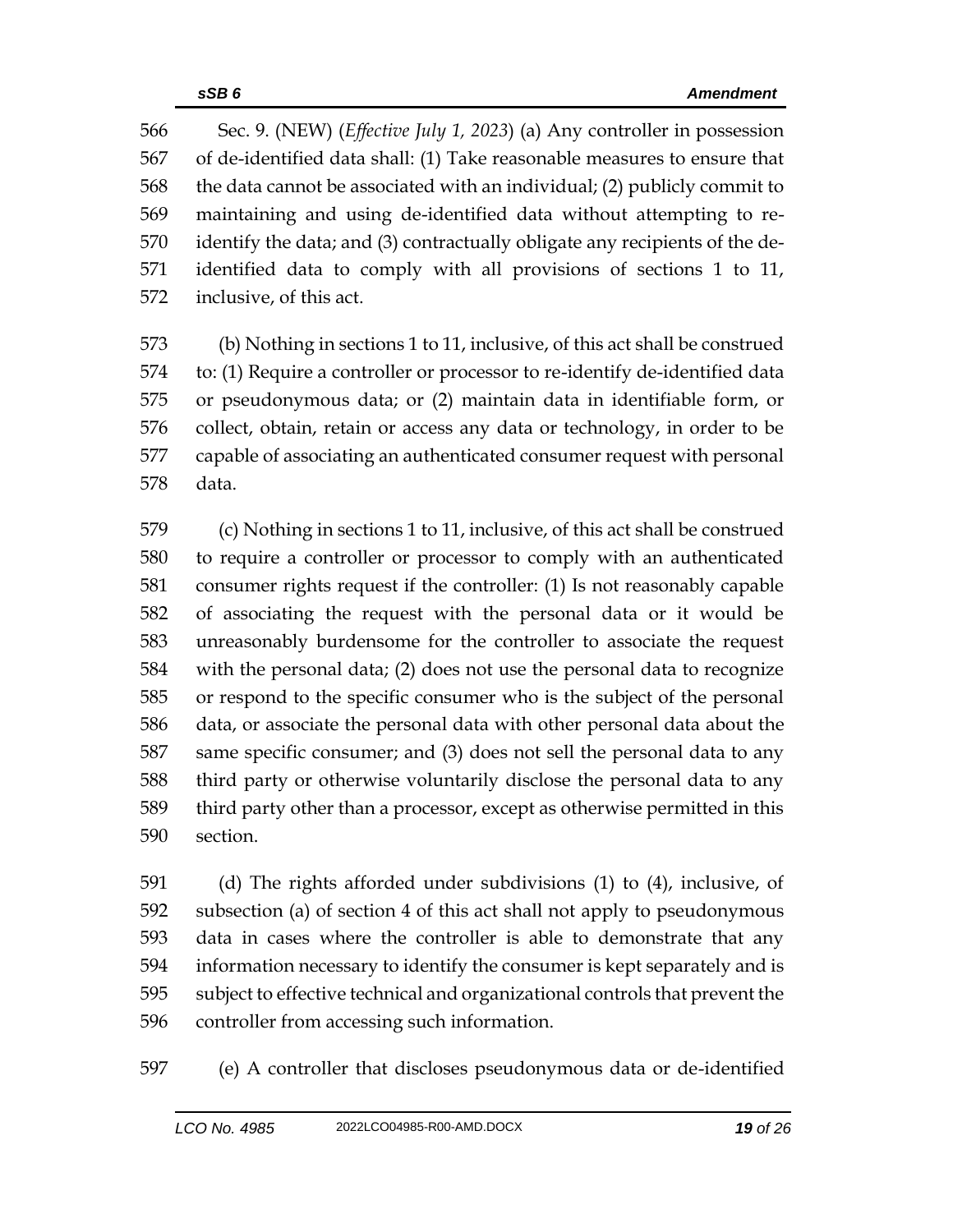data shall exercise reasonable oversight to monitor compliance with any contractual commitments to which the pseudonymous data or de- identified data is subject and shall take appropriate steps to address any breaches of those contractual commitments.

 Sec. 10. (NEW) (*Effective July 1, 2023*) (a) Nothing in sections 1 to 11, inclusive, of this act shall be construed to restrict a controller's or processor's ability to: (1) Comply with federal, state or municipal ordinances or regulations; (2) comply with a civil, criminal or regulatory inquiry, investigation, subpoena or summons by federal, state, municipal or other governmental authorities; (3) cooperate with law enforcement agencies concerning conduct or activity that the controller or processor reasonably and in good faith believes may violate federal, state or municipal ordinances or regulations; (4) investigate, establish, exercise, prepare for or defend legal claims; (5) provide a product or service specifically requested by a consumer; (6) perform under a contract to which a consumer is a party, including fulfilling the terms of a written warranty; (7) take steps at the request of a consumer prior to entering into a contract; (8) take immediate steps to protect an interest that is essential for the life or physical safety of the consumer or another individual, and where the processing cannot be manifestly based on another legal basis; (9) prevent, detect, protect against or respond to security incidents, identity theft, fraud, harassment, malicious or deceptive activities or any illegal activity, preserve the integrity or security of systems or investigate, report or prosecute those responsible for any such action; (10) engage in public or peer-reviewed scientific or statistical research in the public interest that adheres to all other applicable ethics and privacy laws and is approved, monitored and governed by an institutional review board that determines, or similar independent oversight entities that determine, (A) whether the deletion of the information is likely to provide substantial benefits that do not exclusively accrue to the controller, (B) the expected benefits of the research outweigh the privacy risks, and (C) whether the controller has implemented reasonable safeguards to mitigate privacy risks associated with research, including any risks associated with re-identification; (11)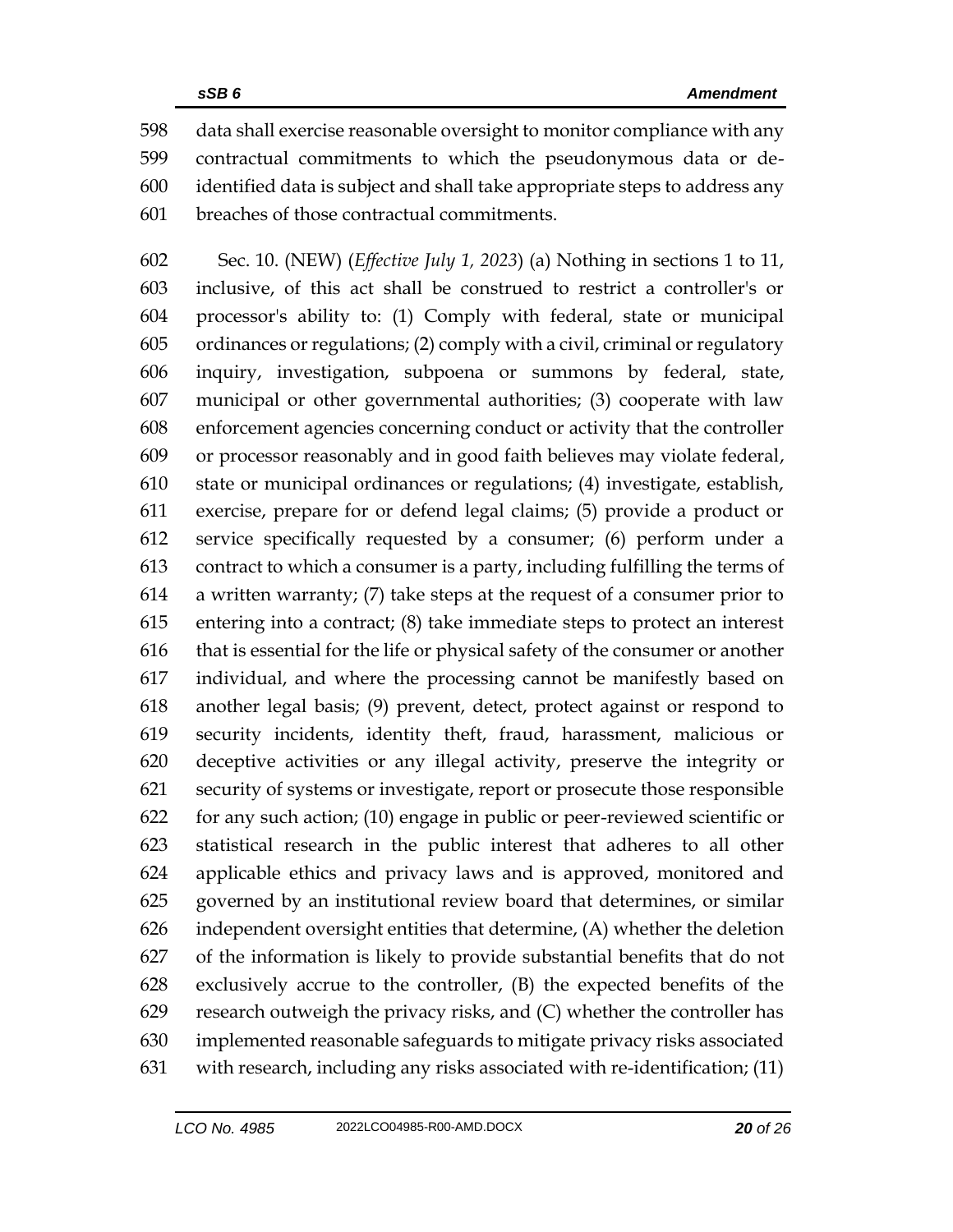assist another controller, processor or third party with any of the obligations under sections 1 to 11, inclusive, of this act; or (12) process personal data for reasons of public interest in the area of public health, community health or population health, but solely to the extent that such processing is (A) subject to suitable and specific measures to safeguard the rights of the consumer whose personal data is being processed, and (B) under the responsibility of a professional subject to confidentiality obligations under federal, state or local law.

 (b) The obligations imposed on controllers or processors under sections 1 to 11, inclusive, of this act shall not restrict a controller's or processor's ability to collect, use or retain data for internal use to: (1) Conduct internal research to develop, improve or repair products, services or technology; (2) effectuate a product recall; (3) identify and repair technical errors that impair existing or intended functionality; or (4) perform internal operations that are reasonably aligned with the expectations of the consumer or reasonably anticipated based on the consumer's existing relationship with the controller, or are otherwise compatible with processing data in furtherance of the provision of a product or service specifically requested by a consumer or the performance of a contract to which the consumer is a party.

 (c) The obligations imposed on controllers or processors under sections 1 to 11, inclusive, of this act shall not apply where compliance by the controller or processor with said sections would violate an evidentiary privilege under the laws of this state. Nothing in sections 1 to 11, inclusive, of this act shall be construed to prevent a controller or processor from providing personal data concerning a consumer to a person covered by an evidentiary privilege under the laws of the state as part of a privileged communication.

 (d) A controller or processor that discloses personal data to a processor or third-party controller in accordance with sections 1 to 11, inclusive, of this act shall not be deemed to have violated said sections if the processor or third-party controller that receives and processes such personal data violates said sections, provided, at the time the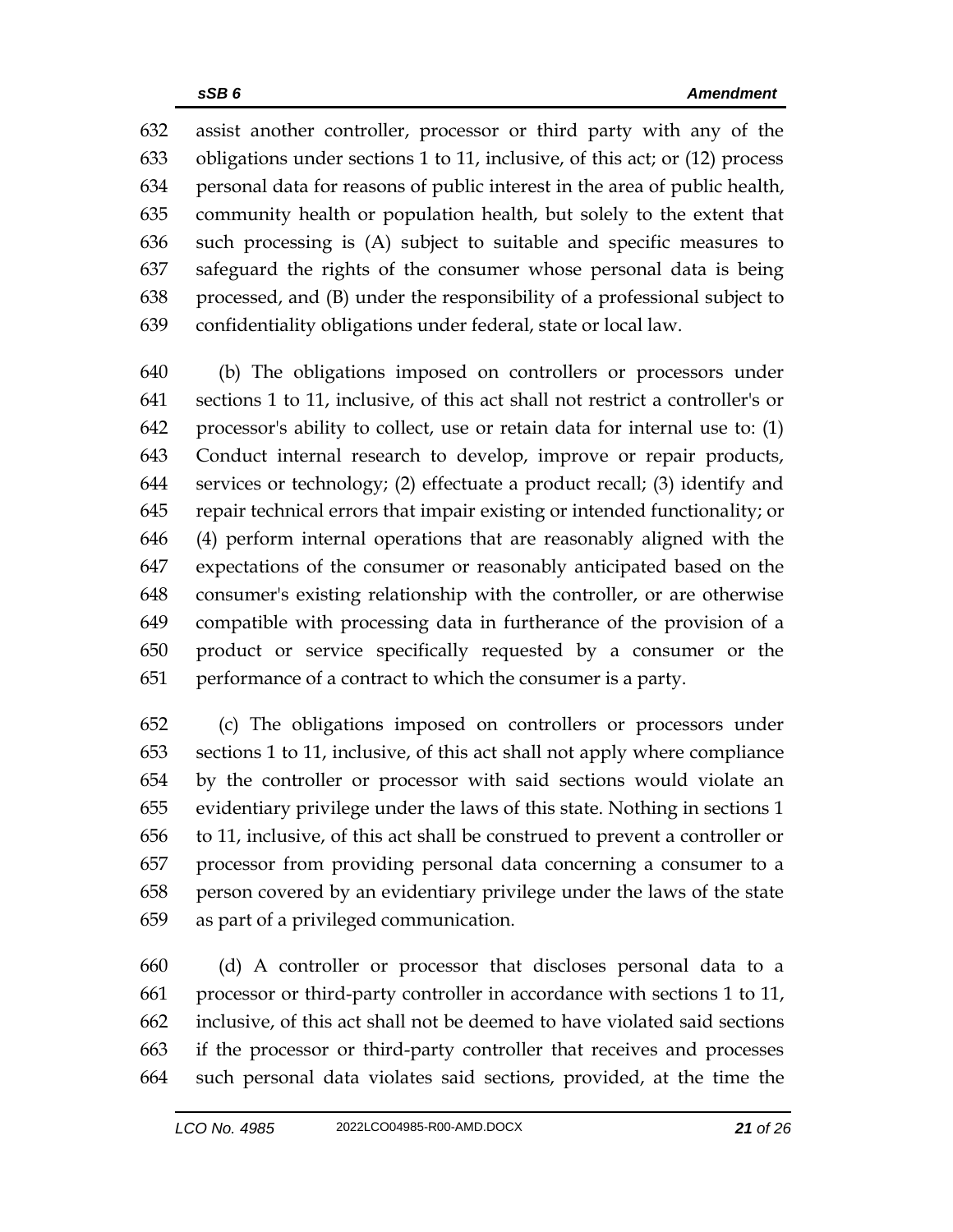disclosing controller or processor disclosed such personal data, the disclosing controller or processor did not have actual knowledge that the receiving processor or third-party controller would violate said sections. A third-party controller or processor receiving personal data from a controller or processor in compliance with sections 1 to 11, inclusive, of this act is likewise not in violation of said sections for the transgressions of the controller or processor from which such third-party controller or processor receives such personal data.

 (e) Nothing in sections 1 to 11, inclusive, of this act shall be construed to: (1) Impose any obligation on a controller or processor that adversely affects the rights or freedoms of any person, including, but not limited to, the rights of any person (A) to freedom of speech or freedom of the press guaranteed in the First Amendment to the United States Constitution, or (B) under section 52-146t of the general statutes; or (2) apply to any person's processing of personal data in the course of such person's purely personal or household activities.

 (f) Personal data processed by a controller pursuant to this section may be processed to the extent that such processing is: (1) Reasonably necessary and proportionate to the purposes listed in this section; and (2) adequate, relevant and limited to what is necessary in relation to the specific purposes listed in this section. Personal data collected, used or retained pursuant to subsection (b) of this section shall, where applicable, take into account the nature and purpose or purposes of such collection, use or retention. Such data shall be subject to reasonable administrative, technical and physical measures to protect the confidentiality, integrity and accessibility of the personal data and to reduce reasonably foreseeable risks of harm to consumers relating to such collection, use or retention of personal data.

 (g) If a controller processes personal data pursuant to an exemption in this section, the controller bears the burden of demonstrating that such processing qualifies for the exemption and complies with the requirements in subsection (f) of this section.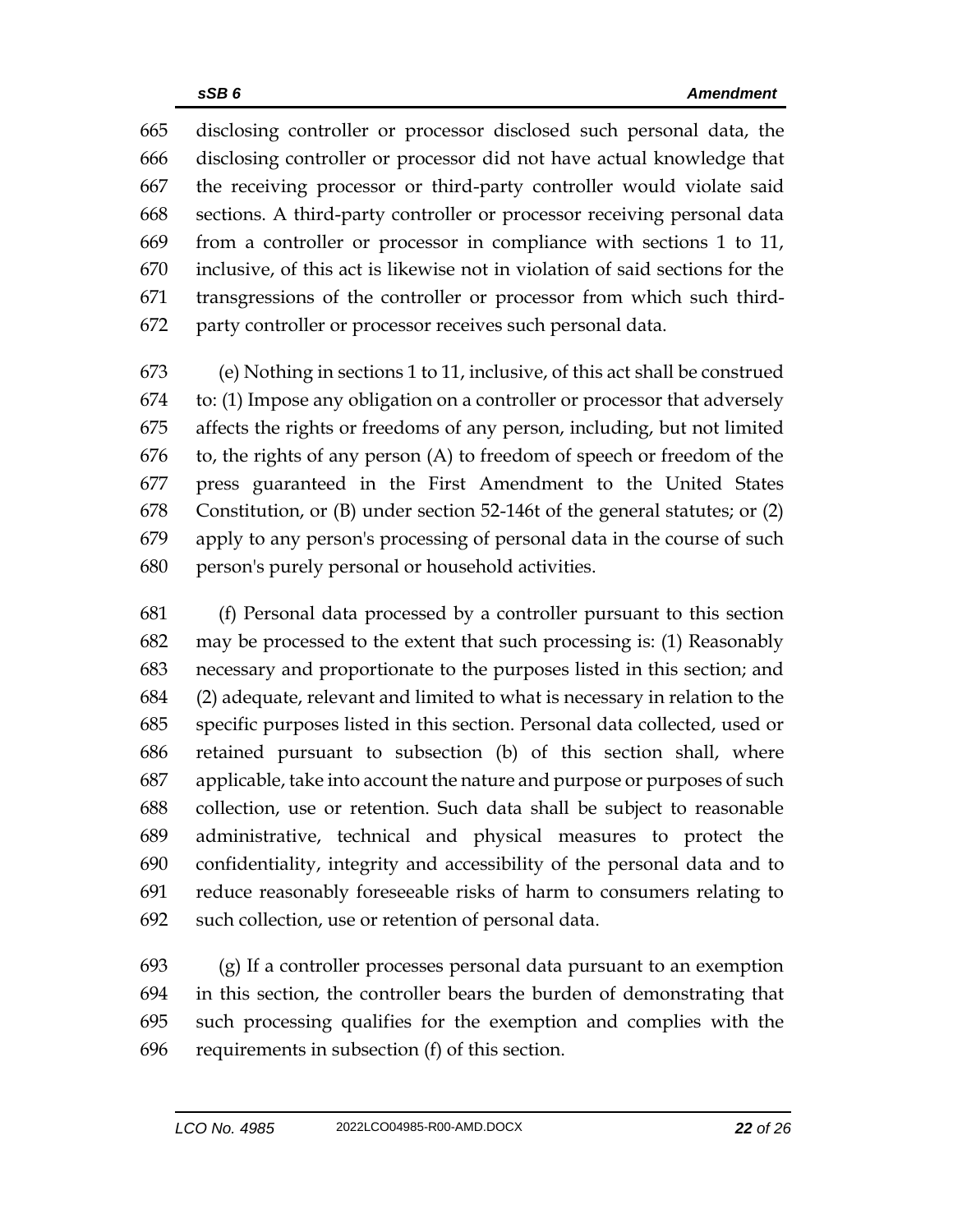(h) Processing personal data for the purposes expressly identified in this section shall not solely make a legal entity a controller with respect to such processing.

 Sec. 11. (NEW) (*Effective July 1, 2023*) (a) The Attorney General shall have exclusive authority to enforce violations of sections 1 to 10, inclusive, of this act.

 (b) During the period beginning on July 1, 2023, and ending on December 31, 2024, the Attorney General shall, prior to initiating any action for a violation of any provision of sections 1 to 10, inclusive, of this act, issue a notice of violation to the controller if the Attorney General determines that a cure is possible. If the controller fails to cure such violation within sixty days of receipt of the notice of violation, the Attorney General may bring an action pursuant to this section. Not later than February 1, 2024, the Attorney General shall submit a report, in accordance with section 11-4a of the general statutes, to the joint standing committee of the General Assembly having cognizance of matters relating to general law disclosing: (1) The number of notices of violation the Attorney General has issued; (2) the nature of each violation; (3) the number of violations that were cured during the sixty- day cure period; and (4) any other matter the Attorney General deems relevant for the purposes of such report.

 (c) Beginning on January 1, 2025, the Attorney General may, in determining whether to grant a controller or processor the opportunity to cure an alleged violation described in subsection (b) of this section, consider: (1) The number of violations; (2) the size and complexity of the controller or processor; (3) the nature and extent of the controller's or processor's processing activities; (4) the substantial likelihood of injury to the public; (5) the safety of persons or property; and (6) whether such alleged violation was likely caused by human or technical error.

 (d) Nothing in sections 1 to 10, inclusive, of this act shall be construed as providing the basis for, or be subject to, a private right of action for violations of said sections or any other law.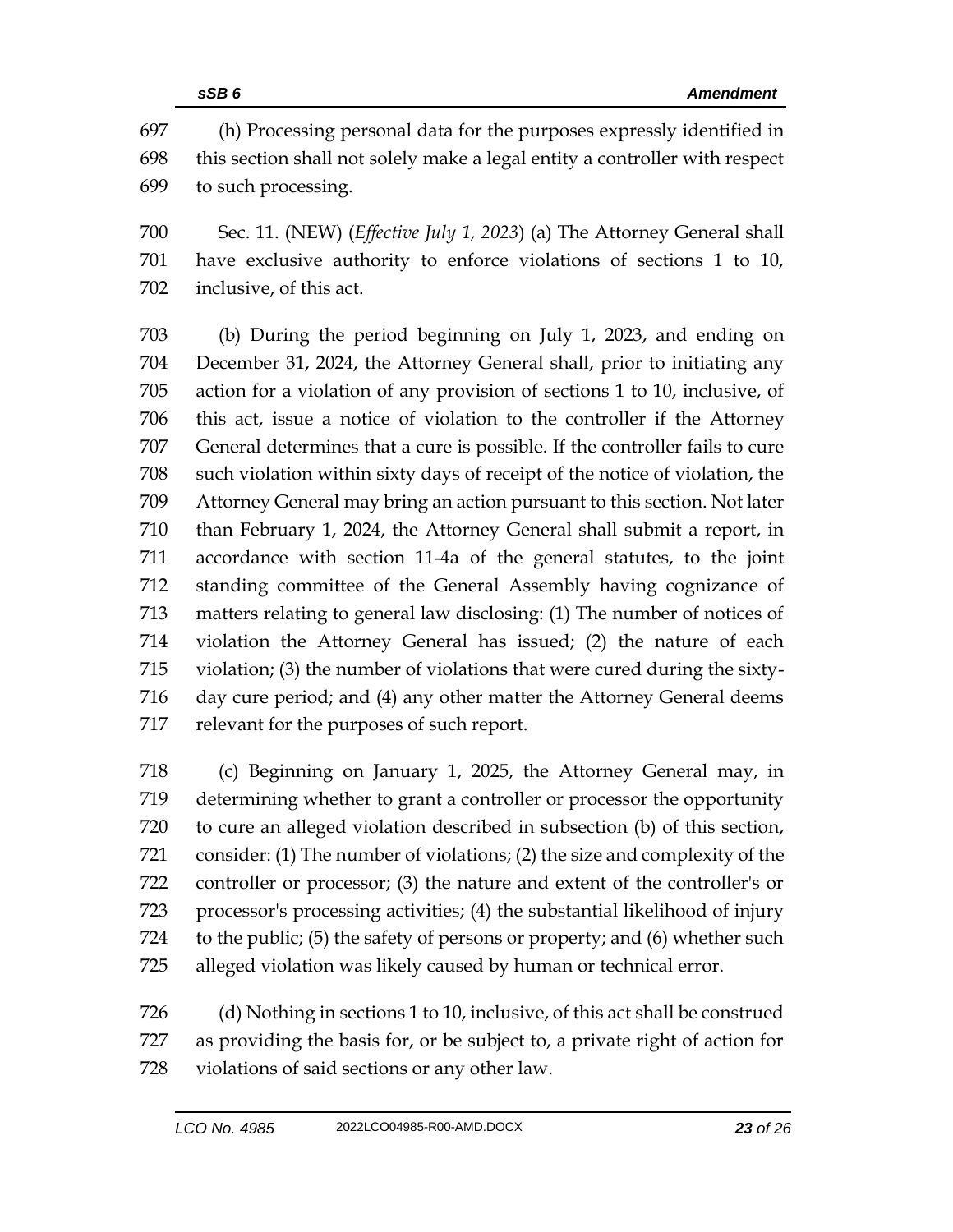(e) A violation of the requirements of sections 1 to 10, inclusive, of this act shall constitute an unfair trade practice for purposes of section 42-110b of the general statutes and shall be enforced solely by the Attorney General, provided the provisions of section 42-110g of the general statutes shall not apply to such violation.

 Sec. 12. (*Effective from passage*) (a) Not later than September 1, 2022, the chairpersons of the joint standing committee of the General Assembly having cognizance of matters relating to general law shall convene a task force to study:

 (1) Information sharing among health care providers and social care providers and make recommendations to eliminate health disparities and inequities across sectors, as described in subsection (a) of section 19a-133b of the general statutes;

 (2) Algorithmic decision-making and make recommendations concerning the proper use of data to reduce bias in such decision-making;

 (3) Possible legislation that would require an operator, as defined in the Children's Online Privacy Protection Act, 15 USC 6501 et seq., as amended from time to time, to, upon a parent's request, delete the account of a child and cease to collect, use or maintain, in retrievable form, the child's personal data on the operator's Internet web site or online service directed to children, and provide parents with an accessible, reasonable and verifiable means to make such a request;

 (4) Any means available to verify the age of a child who creates a social media account;

 (5) Issues concerning data colocation, including, but not limited to, the impact that the provisions of sections 1 to 11, inclusive, of this act have on third parties that provide data storage and colocation services;

 (6) Possible legislation that would expand the provisions of sections 1 to 11, inclusive, of this act to include additional persons or groups; and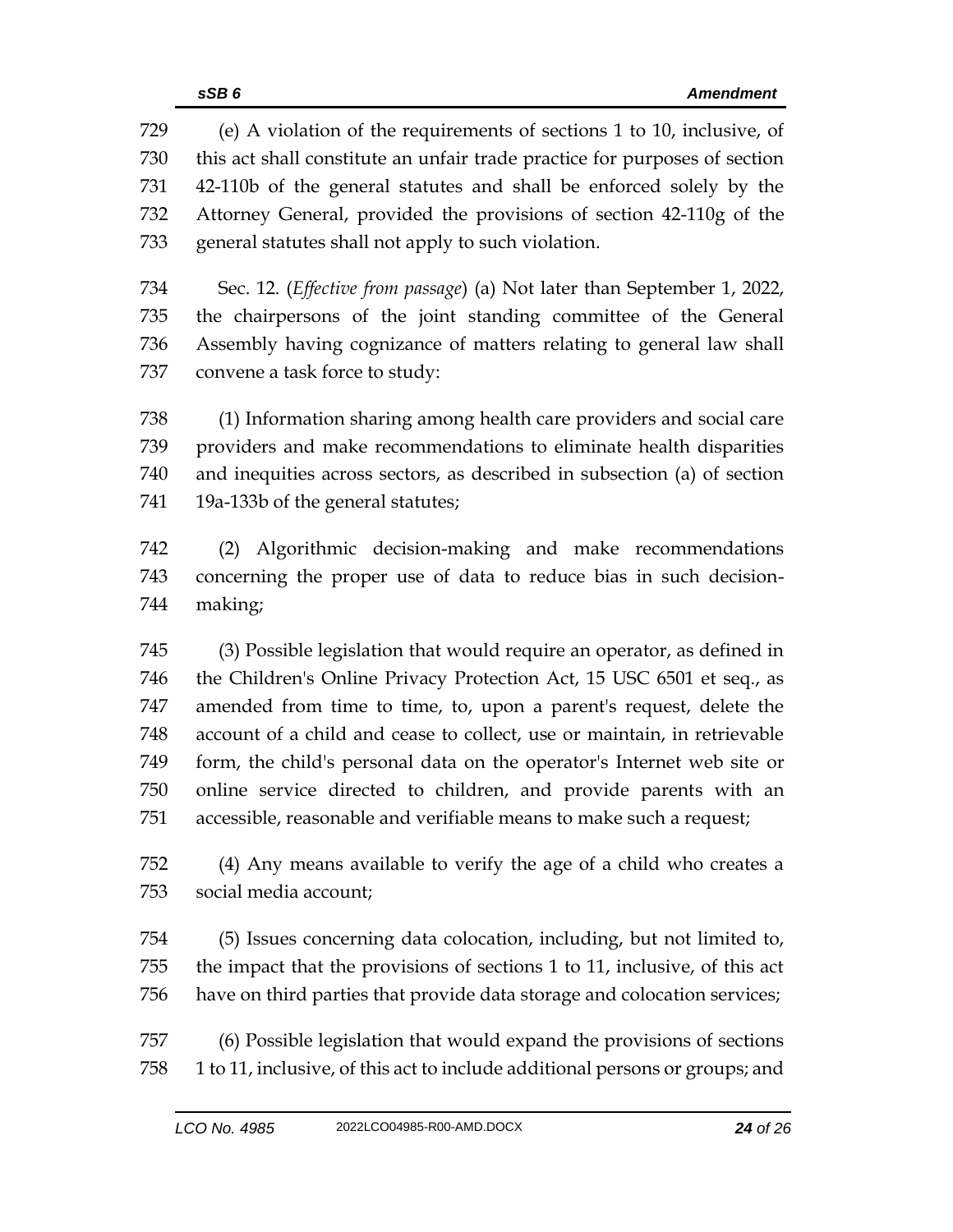|     | SSB6         |                                                        | <b>Amendment</b>                                                           |  |
|-----|--------------|--------------------------------------------------------|----------------------------------------------------------------------------|--|
| 759 |              | (7) Other topics concerning data privacy.              |                                                                            |  |
| 760 |              |                                                        | (b) The chairpersons of the joint standing committee of the General        |  |
| 761 |              |                                                        | Assembly having cognizance of matters relating to general law shall        |  |
| 762 |              |                                                        | serve as the chairpersons of the task force, and shall jointly appoint the |  |
| 763 |              |                                                        | members of the task force. Such members shall include, but need not be     |  |
| 764 | limited to:  |                                                        |                                                                            |  |
| 765 |              |                                                        | (1) Representatives from business, academia, consumer advocacy             |  |
| 766 |              |                                                        | groups, small and large companies and the office of the Attorney           |  |
| 767 | General; and |                                                        |                                                                            |  |
| 768 |              | (2) Attorneys with experience in privacy law.          |                                                                            |  |
| 769 |              |                                                        | (c) The administrative staff of the joint standing committee of the        |  |
| 770 |              |                                                        | General Assembly having cognizance of matters relating to general law      |  |
| 771 |              | shall serve as administrative staff of the task force. |                                                                            |  |
| 772 |              |                                                        | (d) Not later than January 1, 2023, the task force shall submit a report   |  |
| 773 |              |                                                        | on its findings and recommendations to the joint standing committee of     |  |
| 774 |              |                                                        | the General Assembly having cognizance of matters relating to general      |  |
| 775 |              |                                                        | law, in accordance with the provisions of section 11-4a of the general     |  |
| 776 |              |                                                        | statutes. The task force shall terminate on the date that it submits such  |  |
| 777 |              | report or January 1, 2023, whichever is later."        |                                                                            |  |
|     | sections:    |                                                        | This act shall take effect as follows and shall amend the following        |  |
|     | Section 1    | July 1, 2023                                           | New section                                                                |  |

Sec. 2 *July 1, 2023* New section Sec. 3 *July 1, 2023* New section Sec. 4 *July 1, 2023* New section

Sec. 5 *July 1, 2023* New section<br>Sec. 6 *July 1, 2023* New section Sec. 6 *July 1, 2023* New section Sec. 7 *July 1, 2023* New section Sec. 8 *July 1, 2023* New section Sec. 9 *July 1, 2023* New section Sec. 10 *July 1, 2023* New section Sec. 11 *July 1, 2023* New section